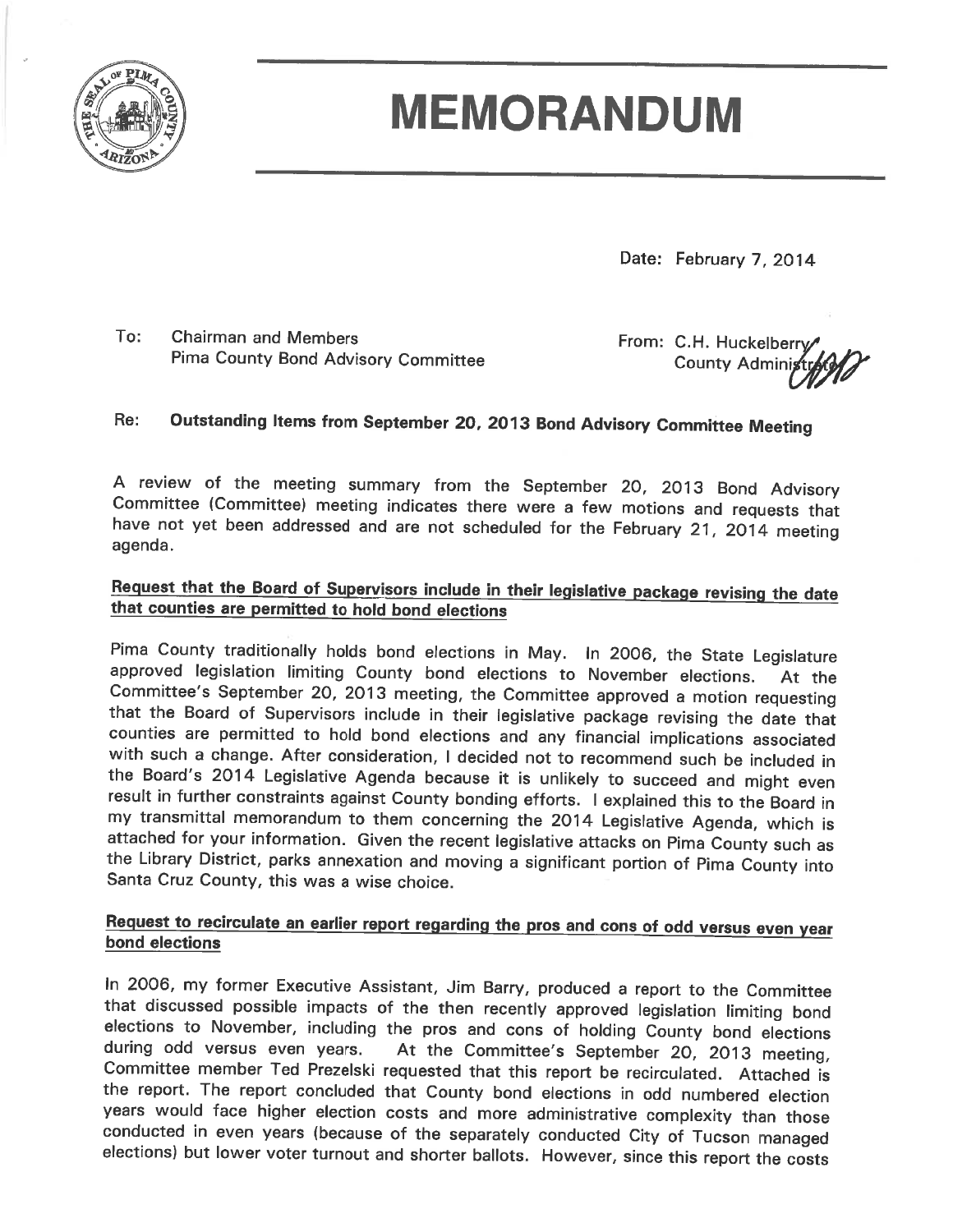Chairman and Members, Pima County Bond Advisory Committee Re: Outstanding Items from September 20, 2013 Bond Advisory Committee Meeting February 7, 2014 Page 2

are significantly reduced because of the significant increase in early voting or mail ballots. Conversely, County bond elections in even numbered years would be less expensive with less administrative complexity; however, the ballots would be longer and, therefore, the County would likely want to tightly restrict the number of bond questions to reduce the chance of voters skipping questions at the bottom of the ballot, which is where bond questions are located.

#### Request that the Committee be provided with legal and practical advice on which projects are eligible for bond funding

My September  $13,$ 2013 memorandum, which can be found online at http://webcms.pima.gov/common/pages/UserFile.aspx?fileId=51193, included a section on legal and practical impediments to funding certain projects with general obligation bonds. I explained in the memorandum that the County has traditionally used general obligation bond funds to construct or improve publicly-owned facilities or acquire property for public purposes. However, some of the newer bond proposals raise concerns regarding the County's authority, prohibitions against providing gifts, the tax exempt nature of bond funding and tax liabilities, and/or raise practical concerns regarding how the County would ensure the long-term public investment for which voters and bond buyers hold the County accountable. These issues were further defined in the memorandum, and several projects that raised these issues were discussed.

Since then, I notified the cities, towns, and organizations that proposed those projects that their projects were being withdrawn for those reasons and offered them the opportunity to resubmit re-scoped projects if they could address our concerns. The City of Tucson has rescoped and resubmitted four projects (South 12 Avenue improvements, historic façade improvements to businesses along Miracle Mile and Broadway, and an improvement project at the Loft Cinema). The Marana Healthcare Center project also posed some concerns, and it was withdrawn and resubmitted. County staff are in the process of meeting with the City and Marana Healthcare Center to discuss the resubmittals. As staff continues to prepare for each of the upcoming Committee meetings between now and June, projects scheduled for those meetings will be further scrutinized and may result in some additional requests for information or changes in scope. We will not delete or withdraw a project for these reasons without communicating with the Committee. If the Committee has concerns about this process, please let me or my staff know.

#### CHH/dr

#### **Attachments**

 $\mathbf{C}$ : The Honorable Chair and Members, Pima County Board of Supervisors Nicole Fyffe, Executive Assistant to the County Administrator Diana Durazo, Special Staff Assistant to the County Administrator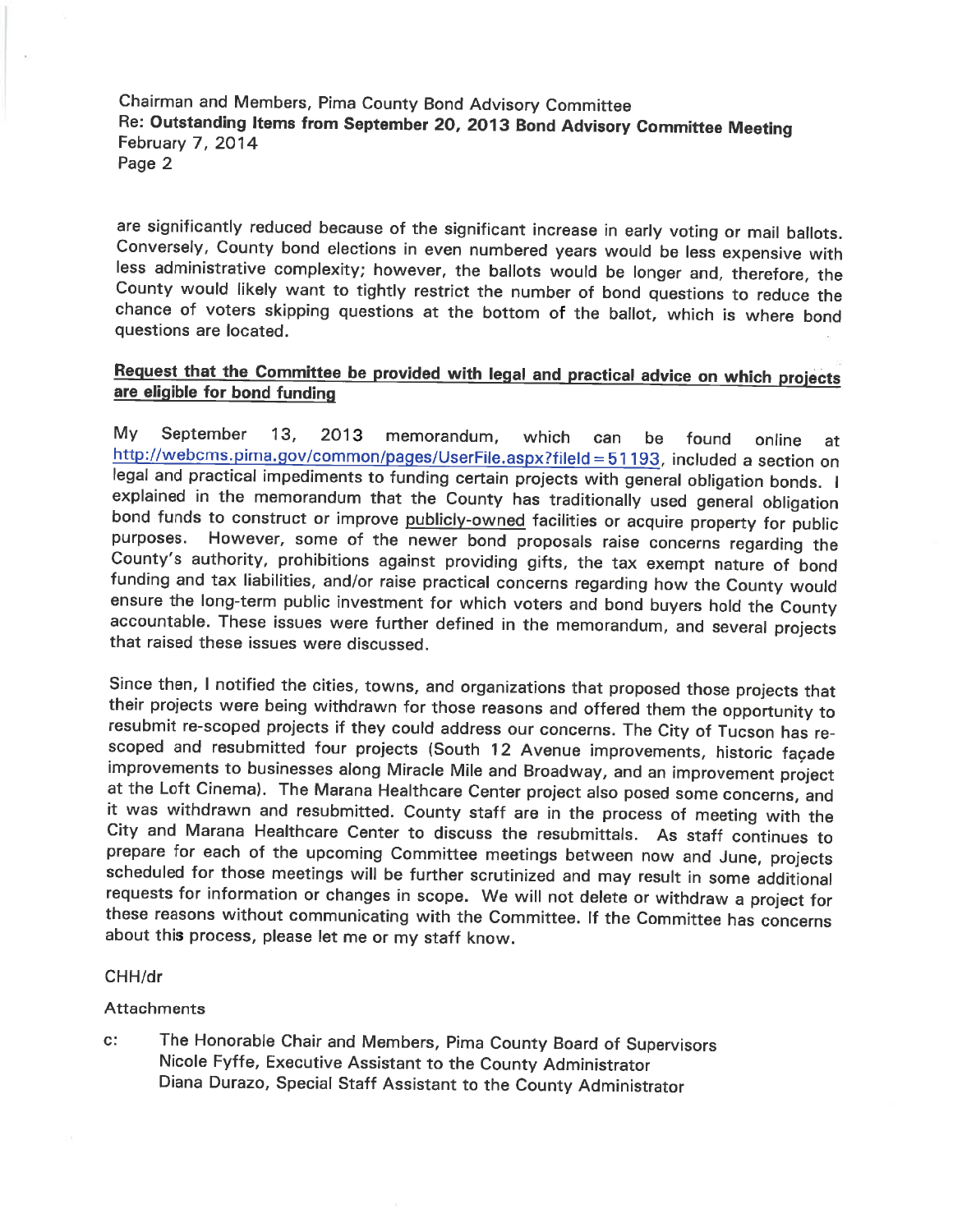**Pima County 2014 Legislative Agenda**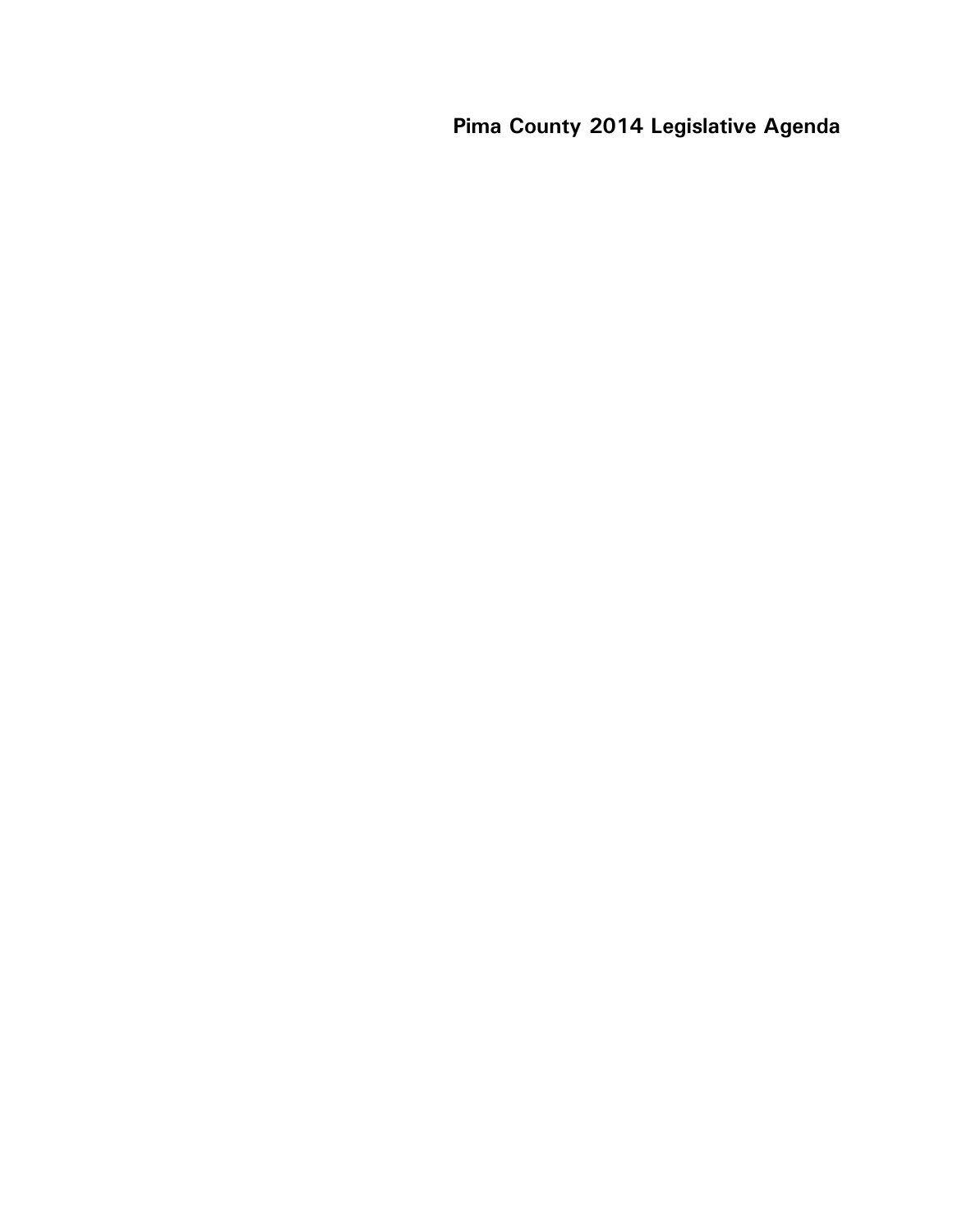

# **Board of Supervisors Memorandum**

November 12, 2013

#### Recommended Legislative Agenda for 2014

Attached is a recommended Board of Supervisors' resolution setting forth a State Legislative Agenda for 2014. The continuing challenges faced by all levels of government as a result of the economic downturn were substantial and, in Arizona, unprecedented. As was the case for the past three years, next year's legislative session will likely be dominated by budget related discussions, issues and activities. It is imperative that Pima County continue to work to minimize and reverse the many cost and program shifts, revenue reductions and fund sweeps enacted by the State Legislature that negatively affect our County. These maneuvers by the State have reduced County services and prevented more substantial property tax relief at the local level.

In addition, as has been the case in recent years, it is anticipated that numerous bills will be introduced to inappropriately micromanage the operation of counties and disenfranchise county supervisors from the constituents that elected them and to whom they are accountable. These must be opposed.

It is also probable that numerous legislative initiatives will be pursued next year to promote economic recovery and job creation. Such efforts need to benefit the entire state, including the local economy in Pima County, and do so in efficient ways that are likely to produce material, tangible results in our community.

The most pressing issue among the specific legislative objectives I am recommending is the need to increase distribution to the County of revenues dedicated to road construction, rehabilitation and maintenance. It is imperative that the current diversion of highway revenues to fund responsibilities of the State General Fund be stopped. Even with these dollars restored, however, resources will be substantially inadequate to support our state and local road The economic viability, safety and quality of life in our community requires an systems. increased dedication to transportation infrastructure. All of the stakeholders need to collaboratively develop a plan next legislative session to increase revenues dedicated to roads.

Other specific recommendations include changes to statutes that will increase the County's ability to pursue reimbursements for the costs of providing State mandated services by the Public Fiduciary and court ordered mental health evaluations, and provide the Board with additional time and flexibility to call an election to establish a County Sports Authority.

Also attached is a second resolution that specifically addresses the need to restore and enhance revenues dedicated to roads. This resolution is consistent with the resolution adopted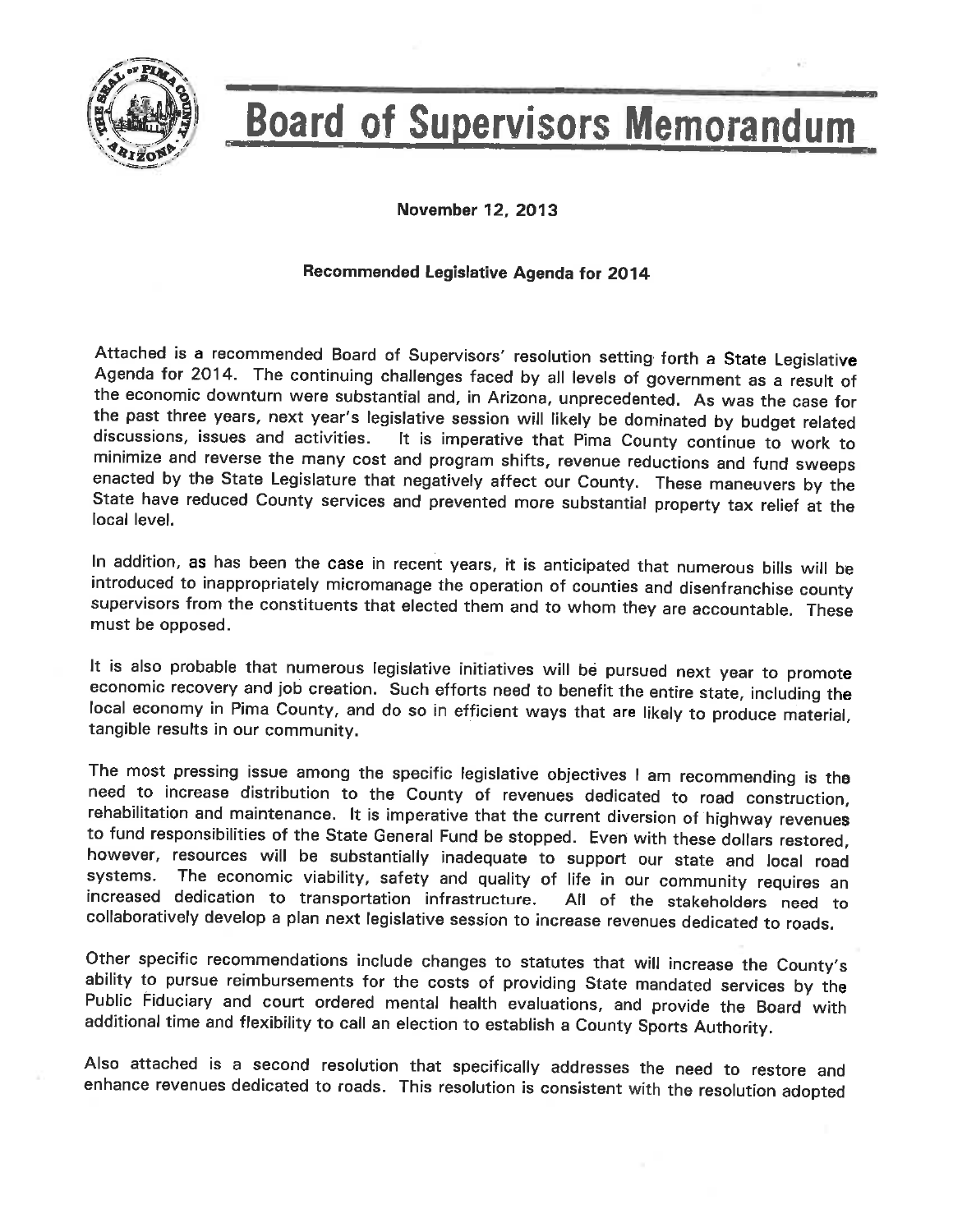The Honorable Chairman and Members, Pima County Board of Supervisors Re: Recommended Legislative Agenda for 2014 November 12, 2013 Page 2

by the Board earlier this year and supports the position adopted by the full membership of the County Supervisors Association in October.

Not included in my recommendation is a request by the Pima County Bond Advisory Committee that the Board pursue legislation to permit the Board to call an election on bond authorization on a date other than the November general election each year. I am not recommending this request because of its very low probability of success and the likelihood that a statewide debate of this issue at the Legislature will produce results that are counterproductive to our local bond program.

This recommendation is intended only as a starting point for the coming legislative session and additional issues may be brought to the Board for consideration as they arise.

#### Recommendation

It is recommended that the Board of Supervisors approve the attached resolutions setting forth Pima County's State Legislative Agenda for 2014 and urging the Legislature to restore and enhance local Highway User Revenue Funds and directing staff to take all actions necessary to pursue these objectives.

Respectfully submitted,

C. Bulettem

C.H. Huckelberry **County Administrator** 

CHH/dr

**Attachment**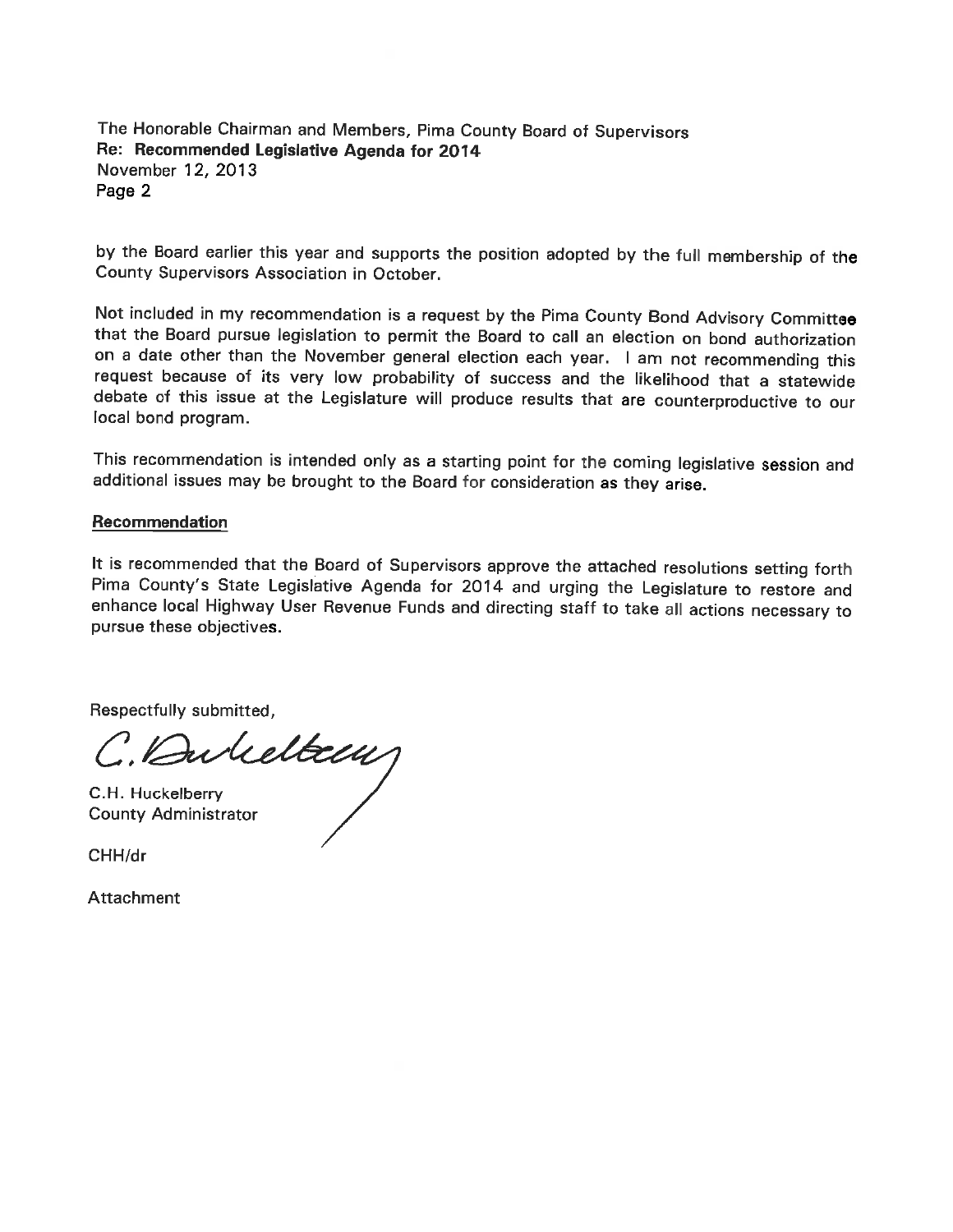#### **PIMA COUNTY**

#### **RESOLUTION NO. 2013 -**

#### A RESOLUTION OF THE BOARD OF SUPERVISORS IN PIMA COUNTY. ARIZONA ADOPTING A PIMA COUNTY LEGISLATIVE PROGRAM FOR 2014

BE IT RESOLVED BY THE BOARD OF SUPERVISORS OF PIMA COUNTY. ARIZONA, AS FOLLOWS:

#### **Section 1**

That those persons authorized by Pima County to lobby on its behalf and registered as such with the Secretary of State of the State of Arizona pursuant to Arizona Revised Statutes § 41-1231 et seq. (the "County Lobbyists") are hereby authorized and directed, subject to the continuing supervision of the Pima County Administrator and this Board, to represent and pursue the legislative interests of Pima County by supporting legislation that embodies any of the following basic principles:

- Empowers Pima County with sufficient flexibility to address an expanding and changing A. variety of local needs and conditions.
- Establishes appropriate means to adequately compensate Pima County for the costs of **B** complying with state mandated requirements.
- Provides Pima County with the means to cope with inflationary cost increases, population  $C_{\cdot}$ growth and escalating service requirements.
- Enables Pima County to provide public services in a more responsive, efficient and cost-D. effective manner.
- Е. Defines appropriate fiscal and administrative responsibilities within various State/County and City/County joint programs.

Conversely, legislation that is inconsistent with any of these basic principles should be opposed or appropriate amendments pursued.

#### **Section 2**

That, in addition to those basic principles set forth in Section 1, the County Lobbyists are authorized and directed to pursue the following specific objectives:

#### A. Fiscal Responsibility

Oppose continuation of the cost and program shifts to and the diversion of revenues from Pima County by the State, including diversion of gas taxes from county roads to fund state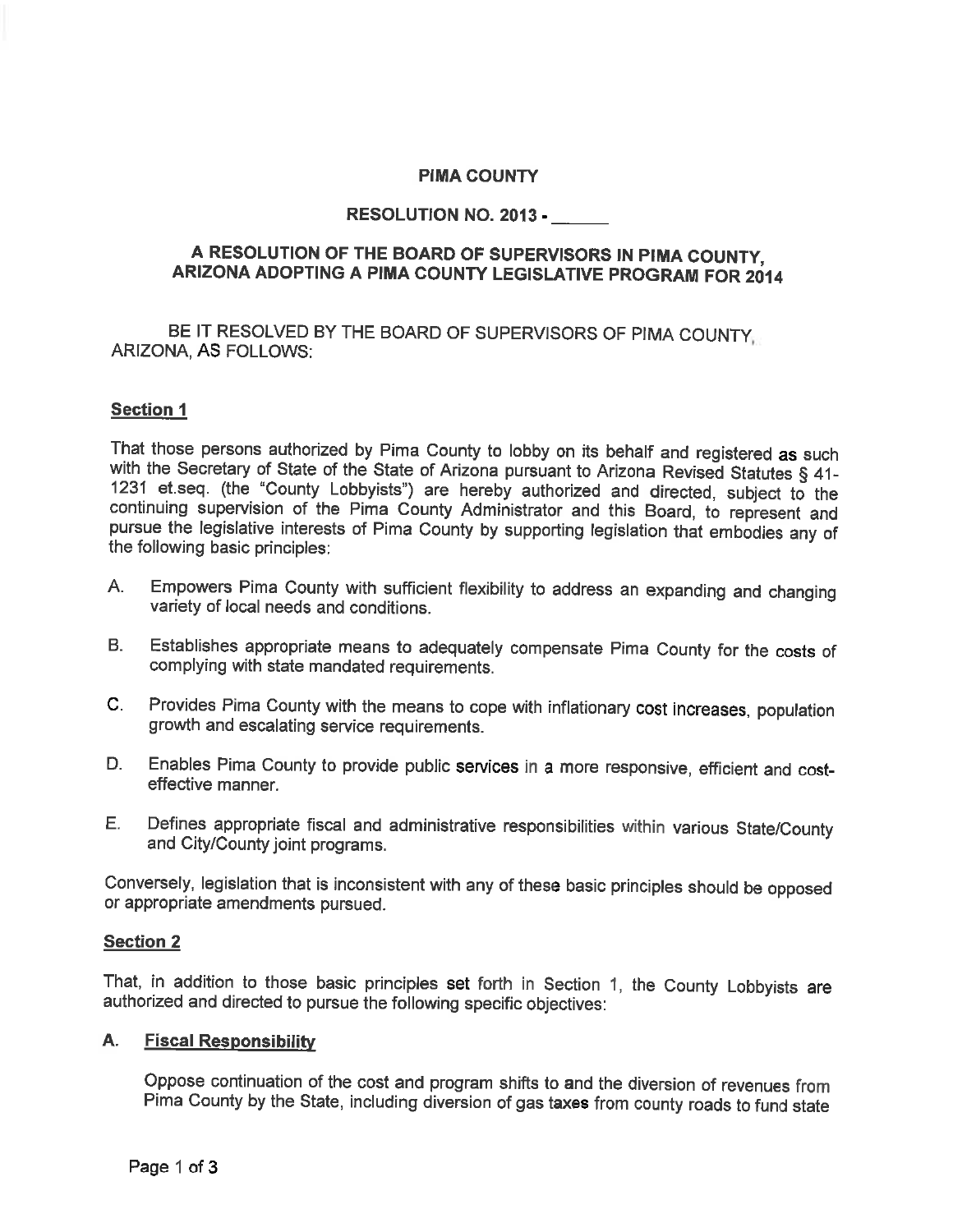programs, withholding of county Lottery revenues, and shifting the cost of the state program for incarceration of sexually violent persons in order to balance the State Budget. The State is circuitously using the County's tax base to fund its responsibilities. If the State continues this practice, it should be straight forward and levy a State property tax which would be transparent and for which it could be held accountable.

#### **B. County Integrity**

Oppose continued efforts by the State to inappropriately micromanage the operation of the County and restrict the authority of county officials to manage the responsibilities for which they have been elected and develop solutions to the challenges facing our community.

#### $C_{\rm L}$ **Local Economic Recovery**

Ensure that State legislation intended to promote economic recovery and job creation will benefit our region and employ efficient, effective strategies that will produce tangible, local results.

#### D. Increased Revenues Dedicated to Road Improvements

Support legislation to increase revenues available to county, municipal and state governments in Arizona dedicated to road improvements, rehabilitation and maintenance, especially those sources of revenue that are connected to road use and benefits including an increase in the existing state gas tax.

#### Е. **Election to Establish a Pima County Sports Authority**

Support amending current statutes that require the Pima County Board of Supervisors to put on November 2014 election ballot the creation of a Pima County Sports Authority to allow the Board, if it chooses to do so, to put the question to the voters at any November election until 2021 after a plan for utilization of the Authority has been fully developed and reviewed by the community.

## F. Cost of Court Ordered Mental Health Evaluations

Support efforts by the County Supervisors Association to amend statutes in Title 36 to make counties the payer of last resort rather than the payer of first resort for the cost of court ordered mental health evaluations by authorizing counties to seek reimbursement from other existing federal and private payer sources.

#### G. Group Home Disbursement Rate

Support efforts by the County Supervisors Association to amend a recent enactment by the legislature that increased the amount that must be paid to the state by developmentally - disabled residents of group homes of the benefits they receive which has resulted in a cost shift to counties by reducing the amount of income available to these clients of county public fiduciaries to reimburse counties for the costs of state mandated services provided to them to sustain their day-to-day needs.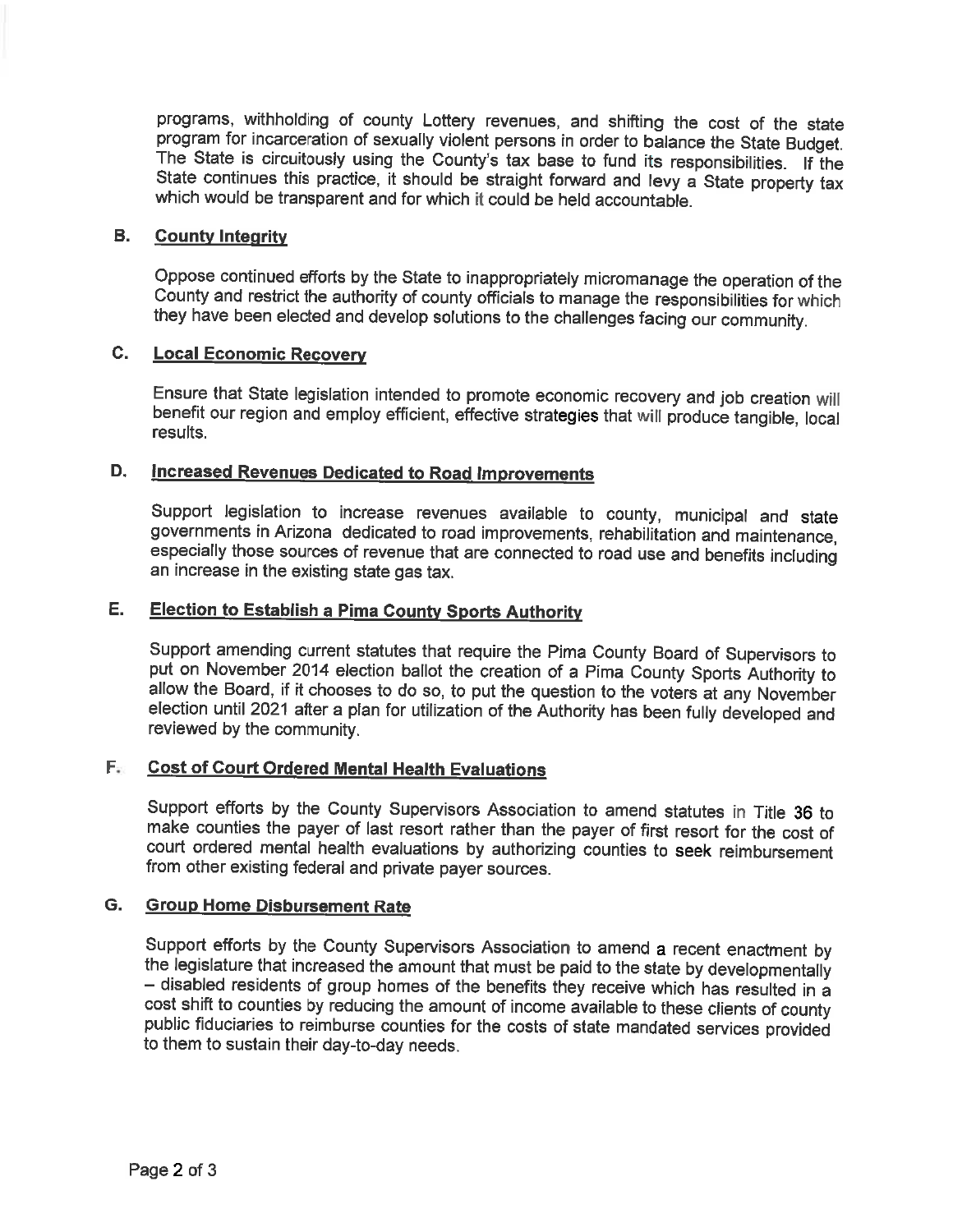**PASSED, ADOPTED AND APPROVED** this \_\_\_\_\_ day of \_\_\_\_\_\_\_\_\_\_\_, 2013 by the Board of Supervisors of Pima County.

Chairman of the Board of Supervisors

ATTEST:

APPROVED AS TO FORM:

Regin lassen

Deputy County Attorney

Clerk of the Board of Supervisors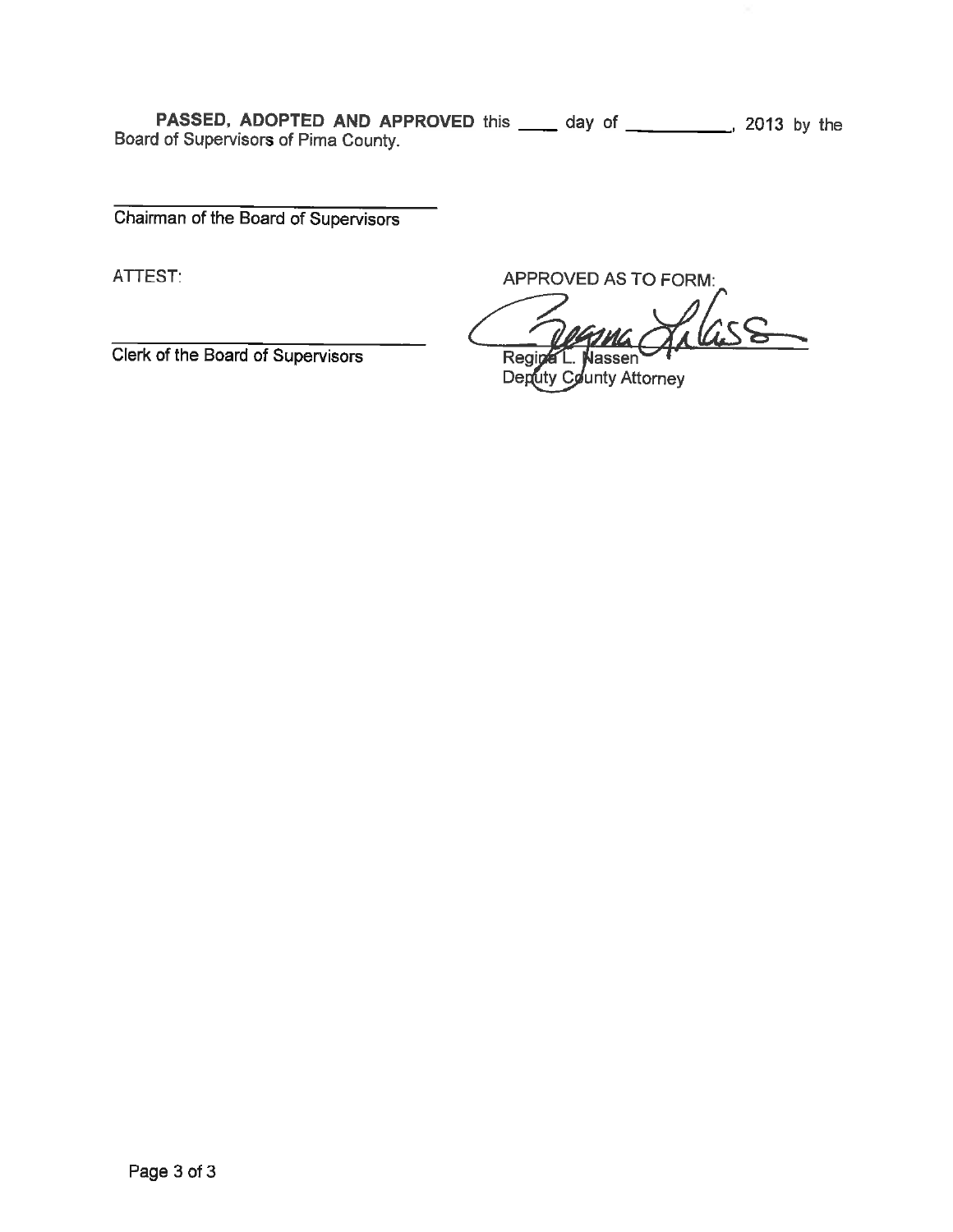#### **PIMA COUTY RESOLUTION NO. 2013-**

#### A RESOLUTION OFTHE BOARD OF SUPERVISORS OF PIMA COUNTY RESPECTFULLY REQUESTING THE ARIZONA LEGISLATURE TO RESTORE LOCAL HIGHWAY USER REVENUE FUNDS AND WORK WITH TRANSPORTATION STAKEHOLDERS TO IDENTIFY AND ENACT REVENUE ENHANCEMENTS FOR THE EXISTING HURF DISTRIBUTION SYSTEM AND TO PURSUE POLICIES THAT IMPROVE EFFICIENT UTILIZATION OF **TRANSPORTATION RESOURCES**

WHEREAS, the road building and maintenance responsibilities of Arizona's counties are critical to public safety, economic development and quality of life in Arizona, and

WHEREAS, the Highway User Revenue Fund, known as HURF, is the primary resource dedicated to state, county and municipal highway and road construction, and

WHEREAS, HURF relies heavily on an 18-cent-per-gallon fuel tax that has not been raised since 1990 and is not indexed for inflation, leading to a substantial degradation in HURF purchasing power as the price of asphalt, rock products and heavy equipment has increased dramatically, and

WHEREAS, since FY09, the situation has been made worse by state legislative action diverting over \$634 million of HURF revenue to fund state agencies, costing the counties over \$115 million, and

WHEREAS, the FY14 state budget shifts \$120 million from road activities to fund obligations of the state's general fund, impacting county transportation programs by nearly \$21 million, and

WHEREAS, the reduced allocations from HURF to counties has resulted in counties suspending new construction, substantially decreasing road maintenance activities, and increasing designation of "primitive" roads, and

WHEREAS, these reduced allocations from HURF have caused similar infrastructure deficits in state and municipal transportation departments, making it evident that the road system in Arizona has been substantially compromised and is inadequate for future needs:

THEREFORE the Board of Supervisors of Pima County hereby respectfully requests that the Arizona State Legislature:

- 1. Discontinue the use of HURF resources for purposes other than road activities and restore those funds to state and local government transportation departments.
- 2. Work with stakeholders to identify and enact revenue enhancements for the existing HURF distribution system.

Page 1 of 2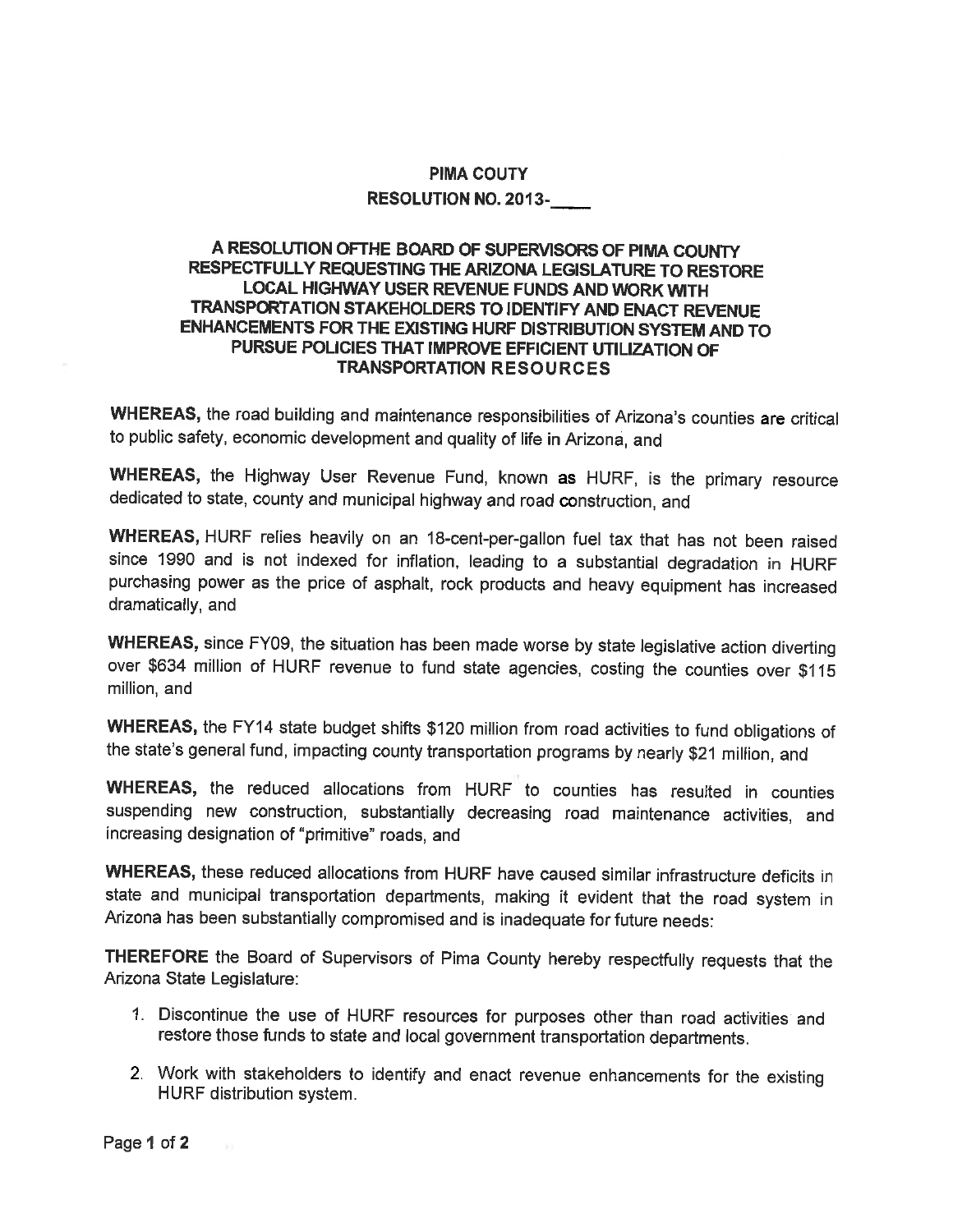3. Identify and enact policies that improve efficient utilization of transportation resources.

PASSED, ADOPTED AND APPROVED this \_\_\_\_ day of \_\_\_\_\_\_\_\_\_\_, 2013 by the Board of Supervisors of Pima County.

Supervisor Chairman Ramón Valadez, District 2

Ally Miller, District 1, Pima County Supervisor

Sharon Bronson, District 3, Pima County Supervisor

Raymond Carroll, District 4, Pima County Supervisor

Richard Elías, District 5, Pima County Supervisor

ATTEST:

Clerk of the Board of Supervisors

**APPROVED AS TO FORM:** 

**County Attorney** Dep

**NA MASSEN**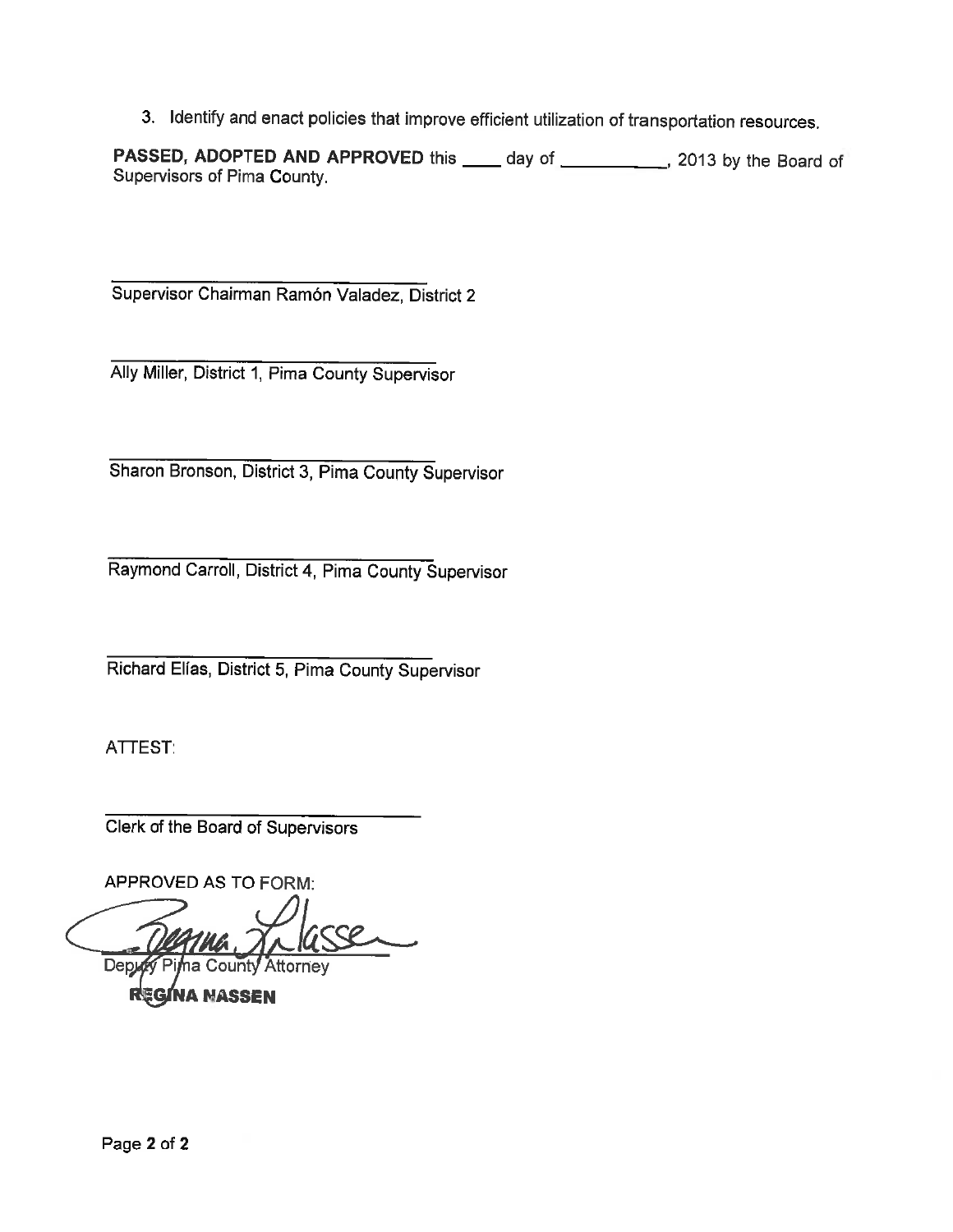**Barry Report**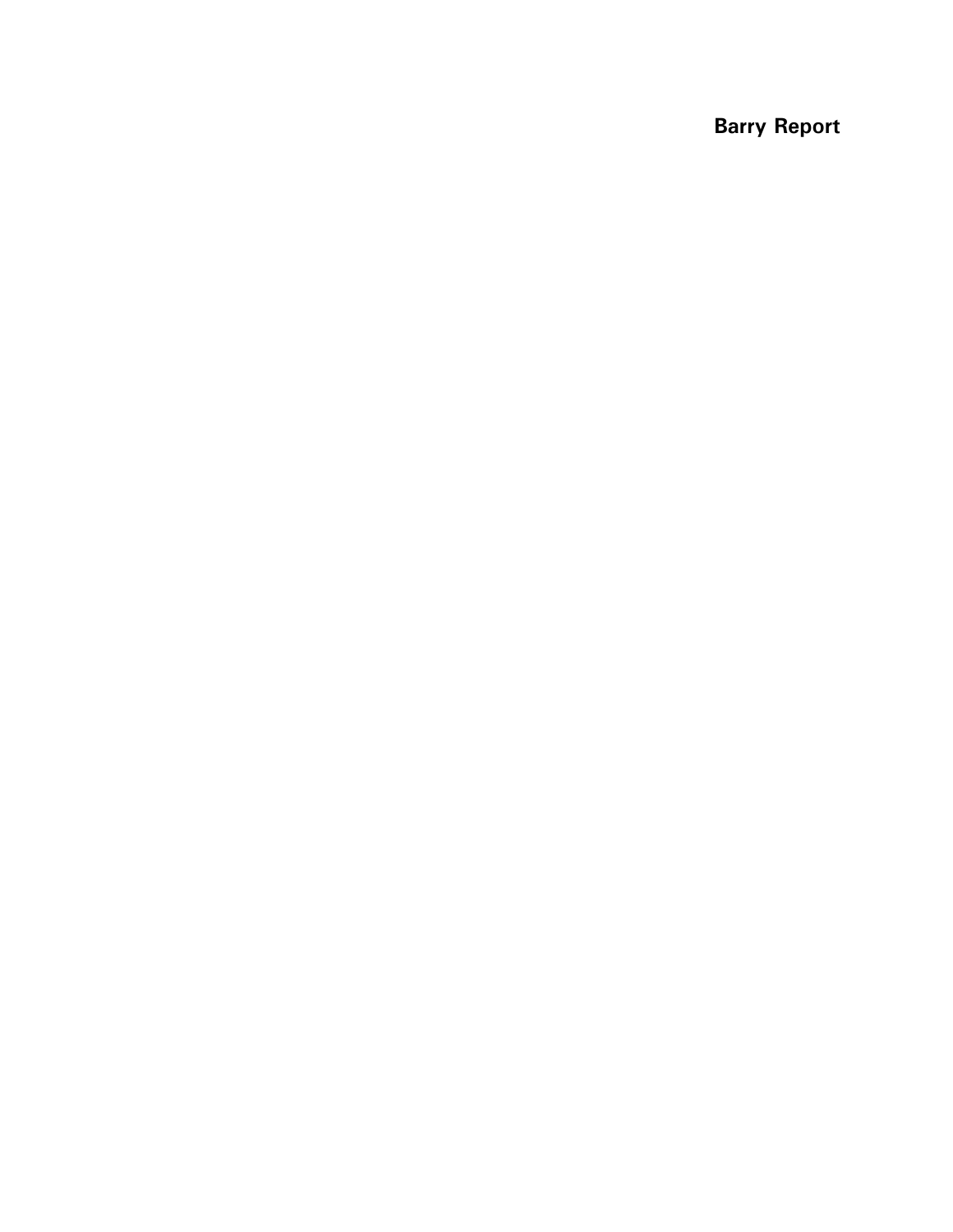**Impacts of H.B. 2876** 

**Scheduling General Obligation Bond Elections on November General Election Dates** 

**REPORT TO**

# **Pima County Bond Advisory Committee**

**January 12, 2007**



**James T. Barry** 4102 E PASEO GRANDE TUCSON, ARIZONA 85711 520.471.0365 jbarry70@cox net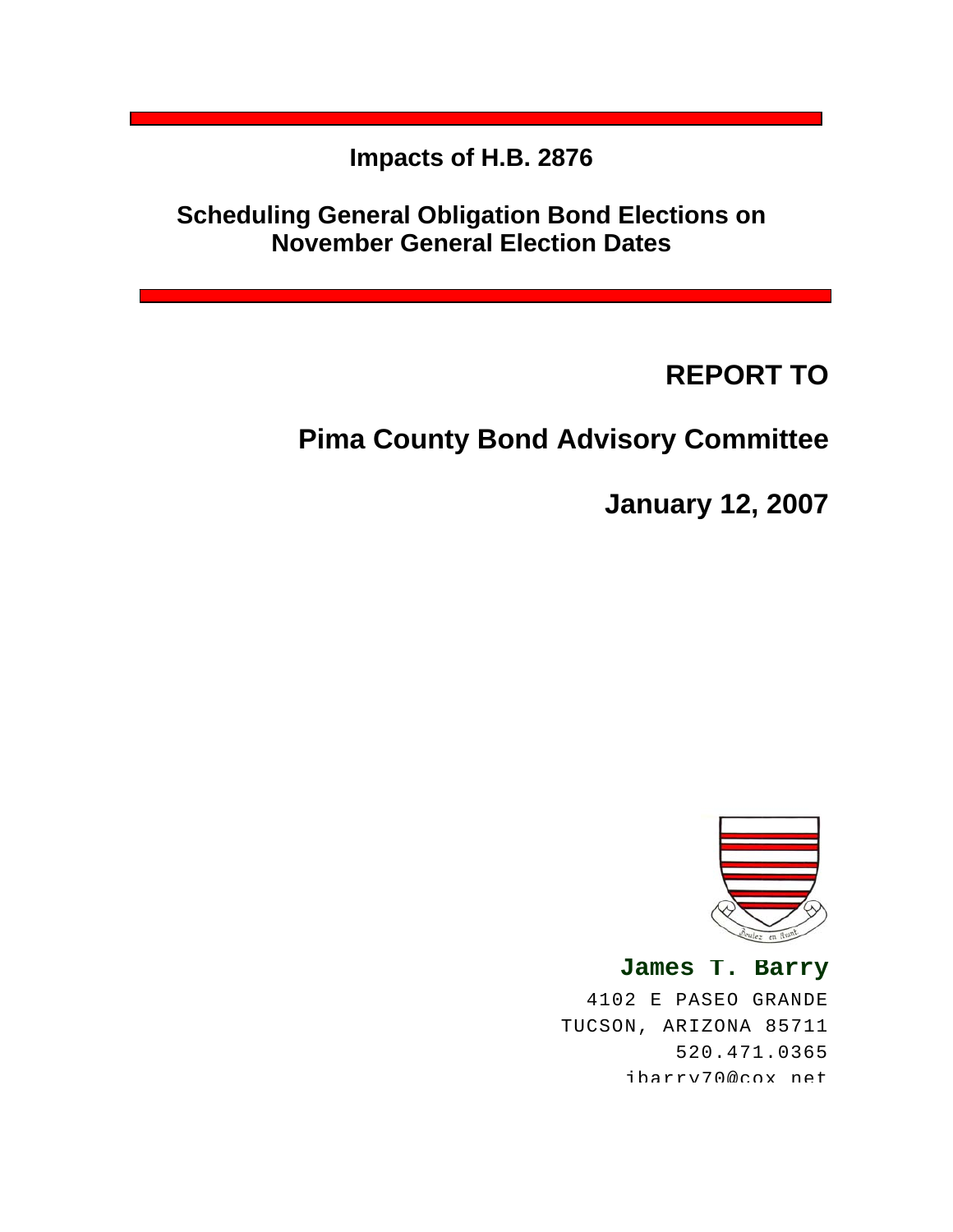

## **Summary**

This report examines the likely impacts of recent state legislation restricting general obligation bond elections to the November general elections (first Tuesday after the first Monday in November).

November general elections held in Even-Numbered Years and Odd-Numbered Years are very different. The analysis shows that:

- Countywide bond elections in Odd-Numbered Years present a major administrative obstacle: Pima County and the City of Tucson holding separate elections on the same day in the same polling place. This arrangement occurred in the November 1997 general elections. While the two elections were successfully concluded, such administrative complexities are not desirable.
- Countywide bond elections in Even-Numbered Years are more viable, but pose the challenge of long and complex ballots, with the bond questions at the end. The County can address this challenge by tightly limiting the number of questions on any particular ballot.

## **Background**

### **New Statute Governing Timing of General Obligation Bond Elections**

Since 1972, Pima County has held eleven special bond elections. (See Attachment One) Ten of these elections have been held on dates other than a November general election. The one exception was the November 4, 1997 Highway User Revenue Fund (HURF) Revenue Bond election.

In its 2006 session, the Arizona Legislature passed H.B. 2876, the Omnibus Tax Relief Act.<sup>[1](#page-12-0)</sup> Among other provisions, this legislation requires that any county, city, school district, community college or special taxing district "bond, override or other issue that will **require or authorize a secondary property tax assessment to be held on the November general election date**."[2](#page-12-1) (Emphasis added). The Governor signed the legislation into law on June 21.

<span id="page-12-0"></span> $\overline{a}$ 1 Session Law Chapter 350

<span id="page-12-1"></span><sup>&</sup>lt;sup>2</sup> Arizona State Senate, "Final Amended: Fact Sheet for H.B. 2876"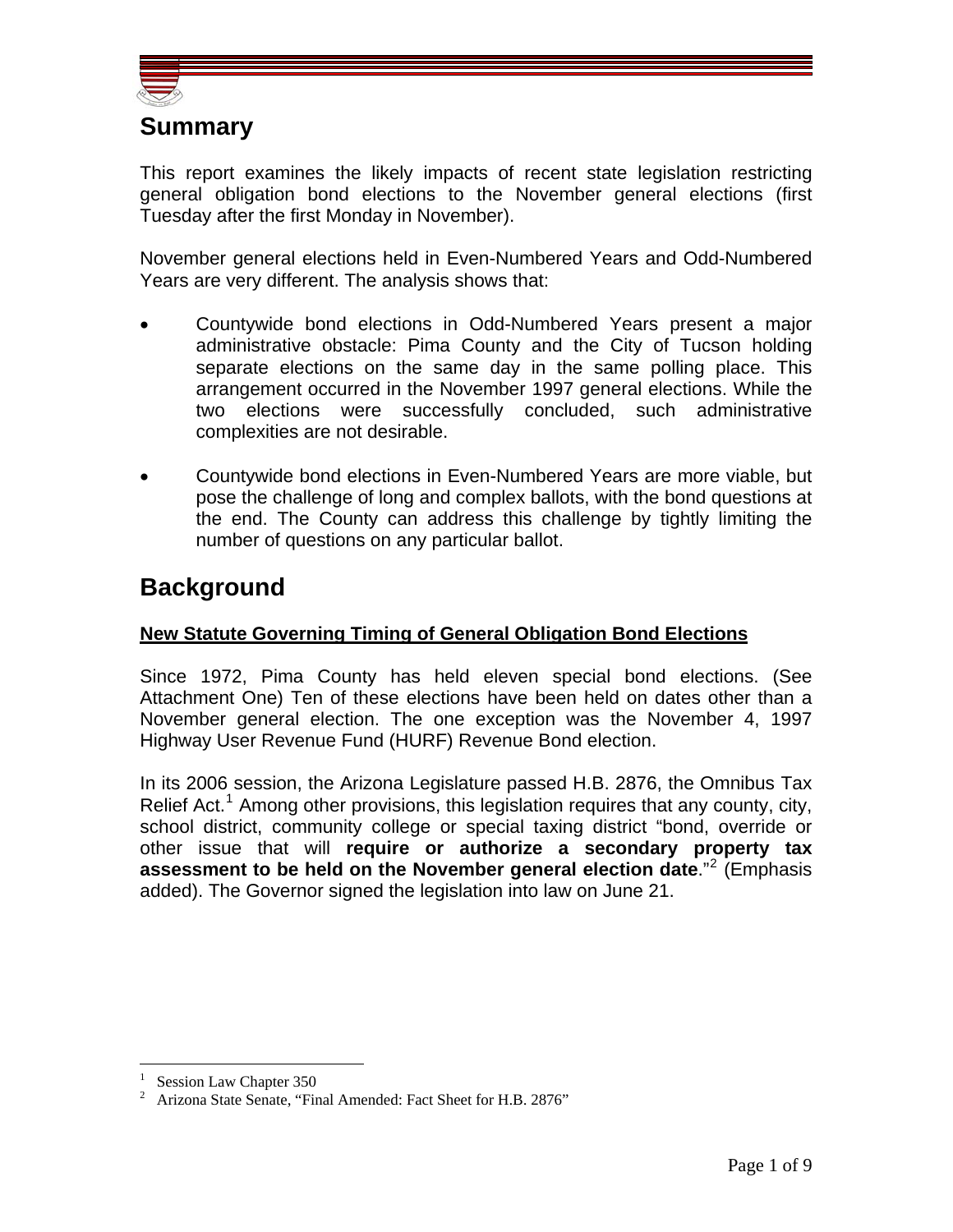

H.B. 2876 passed with substantial support in the Legislature, in the Senate on June 17 and the House on June 20. (see Figure 1).

|  |  |  | Figure 1 Votes for Passage of H.H. 2876 |
|--|--|--|-----------------------------------------|
|--|--|--|-----------------------------------------|

|         | $\frac{1}{2}$ and $\frac{1}{2}$ are $\frac{1}{2}$ and $\frac{1}{2}$ and $\frac{1}{2}$ are $\frac{1}{2}$ and $\frac{1}{2}$ |        |       |
|---------|---------------------------------------------------------------------------------------------------------------------------|--------|-------|
| Vote    | House                                                                                                                     | Senate | Total |
| Yes     | 41                                                                                                                        | 21     | 62    |
| No      | 14                                                                                                                        | 4      | 18    |
| No Vote | 5                                                                                                                         | 5      | 10    |
| Total   | 60                                                                                                                        | 30     | 90    |

## **How Will H.B. 2876 Affect Pima County Bond Elections?**

The question at hand is "How will this new requirement affect future Pima County bond elections?"

First, since the statute limits the date requirement to bonds that "require or authorize a secondary property tax assessment," it mandates the timing **only of general obligation bond questions** and would not be binding on revenue bond elections.

Second, November general elections and special elections held on other dates differ from each other in several important characteristics. The major characteristics of these special elections are:

#### **Low Turnout:**

Turnout in Pima County non-November special elections has always been low (see Attachment 2). In eight special elections between 1979 and 2006, the average turnout was 24.8% and ranged from a high of 37.3% in June 1979 to a low of 17.6% in May 1997. Voters who turn out for these May special elections (so-called high efficacy voters) are known to be voters who are very knowledgeable about and committed to the community, have lived here the longest and are most rooted in the community, and are older voters.

#### **Ballot Complexity:**

In these special elections, ballot complexity is low, because there are a limited number of questions and the questions are uniform countywide, with no distinctions based upon congressional district, legislative district, etc.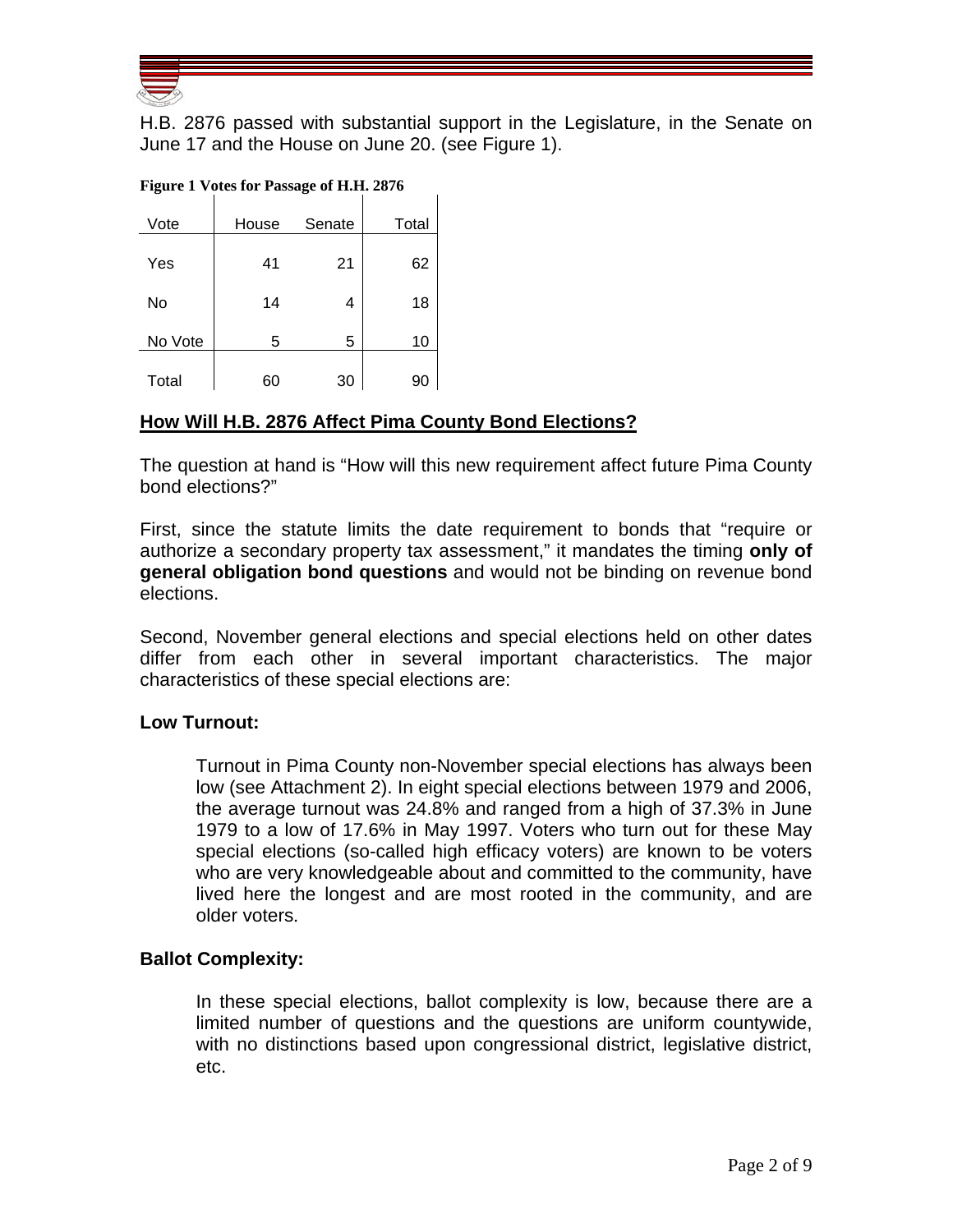

#### **Election Costs:**

A countywide special bond election in May and a general election in November are comparative in the costs of holding them. **The May 2006 election cost \$1.3 million and the November 2006 \$1.5 million**. Since there far fewer questions on a special election ballot, the costs/question are much higher.

#### **Administrative Complexity:**

For County officials charged with conducting elections, a countywide special election in May presents few administrative complexities. Ballot design is relatively simple, because there are a limited number of questions on the ballot and few other jurisdictions hold individual elections. For example, in the May 2004 and 2006 elections, the only other issues were Oro Valley general elections.

Also, Pima County manages all local elections, with the exception of City of Tucson elections.

Compared to the characteristics of a May special election, H.B. 2876 likely impacts will depend upon whether the bond election is held in an Even-Numbered Year or Odd-Numbered Year, as shown in Figure 2.

- November general elections in **Even-Numbered Years** are for national, statewide, and countywide candidates. Every four years, these general elections include a vote for president. Both voter turnout and ballot complexity in these general elections are **Higher** than in a May election (and turnout in Presidential years is higher than in Off-Years); the specific election costs per question are **Lower**; and the administrative complexity of putting bond questions on the ballot are the **Same**.
- November general elections in **Odd-Numbered Years** are when the City of Tucson holds its elections for mayor and ward. Voter turnout and ballot complexity are the **Same** (i.e., low); the specific election costs are the **Same**; and administrative complexity for Pima County are **Higher**.

| Characteristic               | Even Years | Odd Years |
|------------------------------|------------|-----------|
| Turnout                      | Higher     | Same      |
| <b>Ballot Complexity</b>     | Higher     | Same      |
| <b>Election Costs</b>        | Lower      | Same      |
| Administrative<br>Complexity | Same       | Higher    |

**Figure 2 Likely Characteristics of General Elections Held in Even or Odd Numbered Years**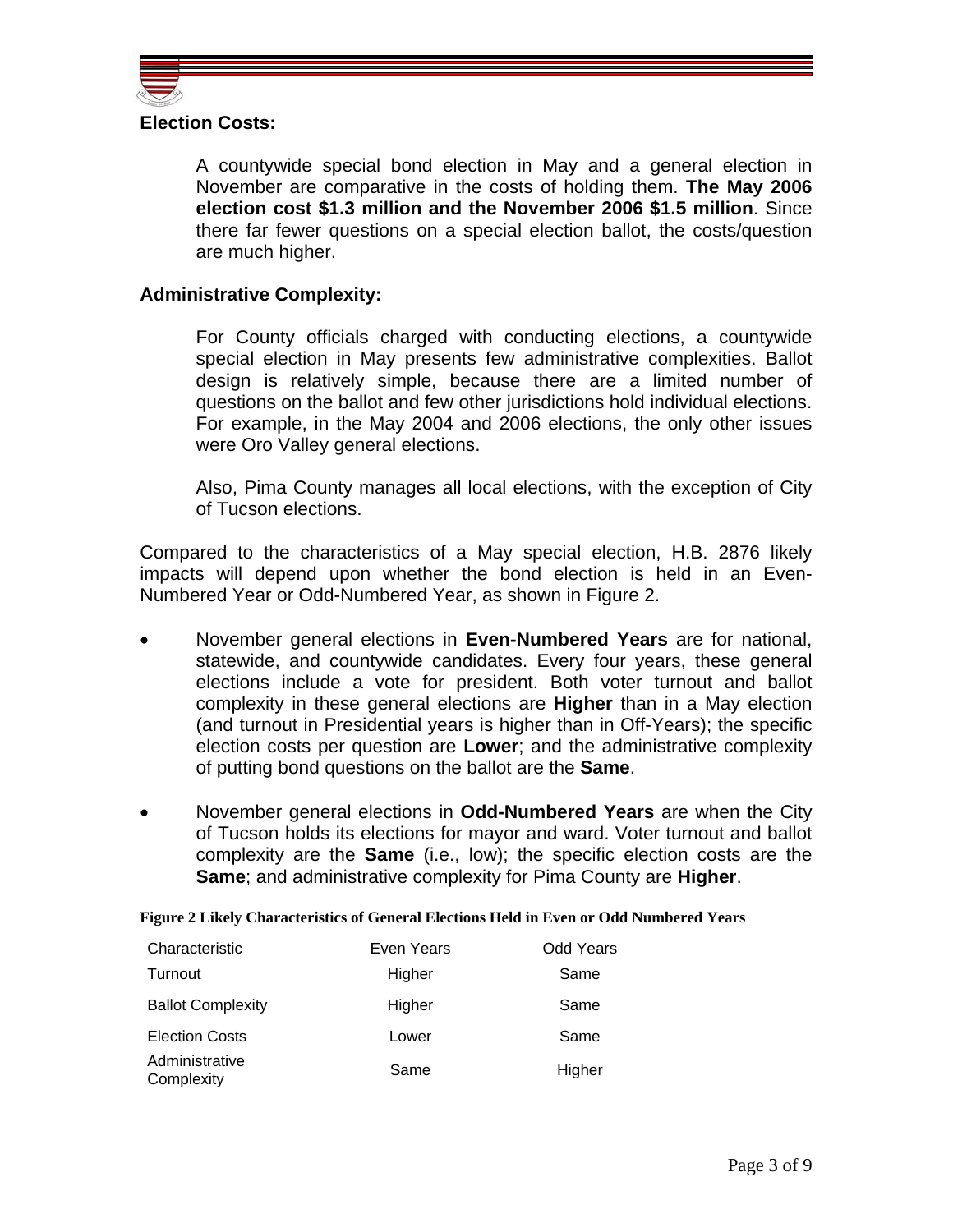

The following sections discuss these characteristics in some detail.

## **November General Elections in Even-Numbered Years**

Countywide bond elections held in Even-Numbered Year November general elections would be very dissimilar from May special elections, with the exception of Administrative Complexity.

#### **Voter Turnout**

Voter turnout in November general elections is much higher than in May special elections. There were an additional 282,437 ballots cast in the November 2004 election than the May 2004 special election, an increase in turnout of 430%. In 2006, the increase in turnout from May to November was 164,114, an increase in turnout of 240%.

|  |  | Figure 3 Voter Turnout in the May and November 2004 and 2006 Elections |  |
|--|--|------------------------------------------------------------------------|--|
|  |  |                                                                        |  |

| Election |         |                            |                 | %    |  |
|----------|---------|----------------------------|-----------------|------|--|
| Year     | Mav     | November Increase Increase |                 |      |  |
|          |         |                            |                 |      |  |
| 2004     | 86.884  |                            | 369.321 282.437 | 430% |  |
|          |         |                            |                 |      |  |
| 2006     | 120,821 | 284,935                    | 164,114         | 240% |  |

Figure 3 suggests that voter turnout is higher in presidential election years than in the "off-years." Attachment 3 demonstrates that:

- In terms of Ballots Counted and Percent Turnout, the Presidential Election Years of 2000 and 2004 were higher than the three Off-Year Elections;
- There is significant variability in Registered Voters, Ballots Counted and Percent Turnout between Presidential Election Years and Off-Year Elections.

The voters in high turn out elections tend to be a mirror opposite of the high efficacy special election voters: they are **younger, more mobile, newer residents with fewer ties to their communities, and are generally less knowledgeable about local issues and history**.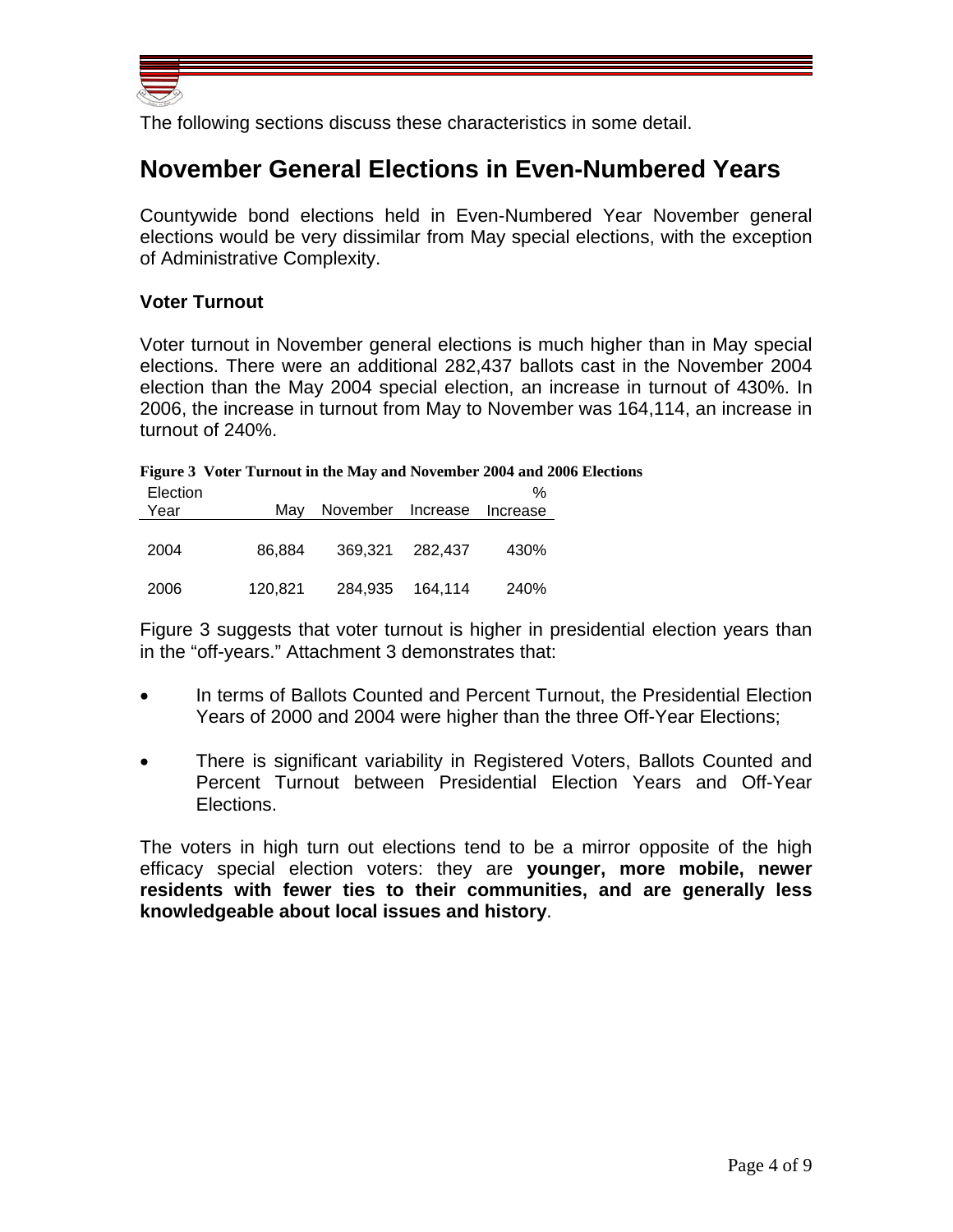

 $\overline{a}$ 

November 2008 is the next available Even-Numbered Year general election. Expectations would be for a very high turnout<sup>[3](#page-16-0)</sup>:

- Presidential election year
- First election since 1952 in which there is no incumbent president or sitting vice president on the ballot
- Senator McCain might be Republican candidate

#### **Ballot Complexity**

Attachment 4 gives an indication of what will be on the November 2008 general election ballot. Countywide bond questions would appear as propositions, which are located at the end of the ballot. If there are statewide propositions, they will appear first:

| Propositions in 100 Series | Constitutional amendments |
|----------------------------|---------------------------|
| Propositions in 200 Series | <b>Initiatives</b>        |
| Propositions in 300 Series | Referendum                |

All countywide and local propositions would appear in the 400 series, with countywide propositions appearing first.

A question to be asked is: "Do voters stop before they get to the end of the ballot, with the countywide propositions?"

There are three recent Even-Year November general elections in which there were countywide propositions (not bond questions) – in 2000, 2002, and 2006. Attachment 5 reports on the votes cast for the position at the top of the ballot, for statewide propositions, and for countywide propositions. Attachment 5 shows that there has been considerable variation in how many people cast ballots for the top ballot positions, statewide propositions, and countywide propositions, but the general conclusion is that:

There is a fall off in votes cast between the top of the ballot and the countywide propositions, but the fall off is reasonably small (see Figure 4). In 2000, 2002, and 2006, the votes cast for Countywide Proposition 400 ballot measures were 94.1%, 87.9% and 91.7% of the number of votes cast for the top of the ballot offices.

<span id="page-16-0"></span> $3\;\;$  It is worth noting that many commentators expect the 2008 elections to be hugely expensive, which can also drive up turnout.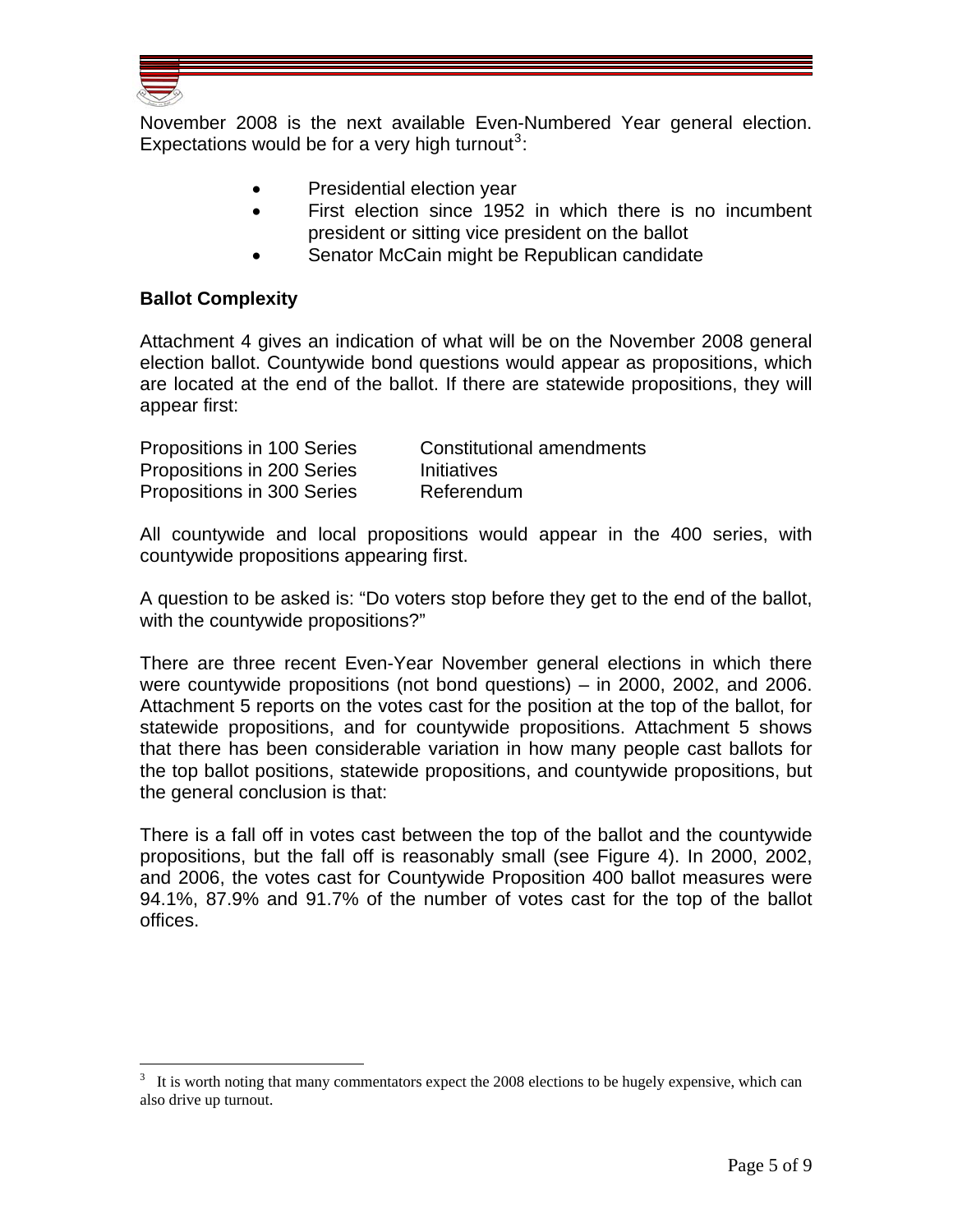

#### **Figure 4 Summary of Votes Cast – 2000, 2002, and 2006**

|                                                 | Votes Cast |         |         |
|-------------------------------------------------|------------|---------|---------|
| <b>Ballot Position</b>                          | 2000       | 2002    | 2006    |
| Top of Ballot                                   | 287,604    | 230,037 | 281,485 |
| <b>Average Statewide Propositions</b>           | 269,782    | 219.431 | 273,192 |
| Average Countywide Proposition<br>400           | 270,749    | 202,212 | 258,243 |
| Proposition 400 as % of Top of<br><b>Ballot</b> | 94.1%      | 87.9%   | 91.7%   |

In fact, the largest fall off in countywide votes cast happens with Judicial Retention. In 2000 and 2006, votes cast for judicial retention, on the average, were only 72% of the votes cast for the top of the ballot.

#### **Election Costs**

Running countywide elections imposes costs on the County Recorder and the Division of Elections. In the May and November 2006 elections, these costs were \$1.3 million and \$1.5 million respectively.<sup>[4](#page-17-0)</sup>

Since Even-Year November general elections are regularly conducted to fill national, state, and local elected positions, these elections have fixed costs, regardless of the placement of countywide bond questions on the ballot. Placing countywide bond questions on such a ballot, therefore, will impose only marginal additional costs, per question. A May special election, however, held only for the purpose of a countywide bond election will cost almost as much as the November general election and, therefore, imposes much higher costs per question.

#### **Administrative Complexity**

 $\overline{a}$ 

Even-Year November general elections are managed by the County Recorder and the Division of Elections. Aside from the normal complexities such as ballot design, voter registration, early voting, election boards, etc., the lines of authority for these elections is simple and unambiguous.

## **November General Elections in Odd-Numbered Years**

Countywide bond elections held in the Odd-Numbered Year November general elections would most resemble May special elections, with the exception of Administrative Complexity.

 $\mathbf{I}$ 

<span id="page-17-0"></span><sup>4</sup> These are costs for the County's Division of Elections. The County Recorder's Office also incurs election costs.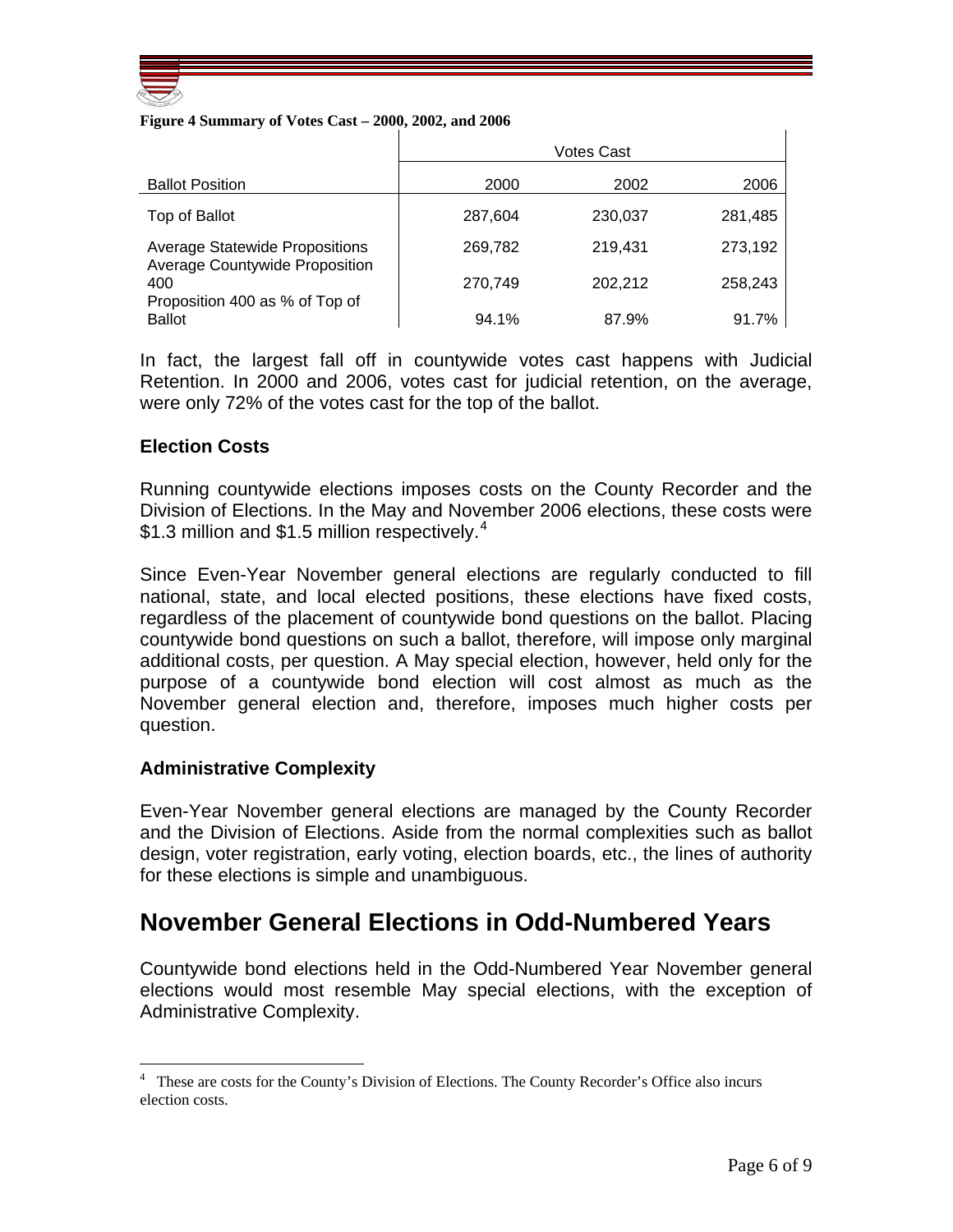

## **Voter Turnout**

Without the draw of the national, state, and local elections, turnout in Odd-Numbered November general elections should be more like that in May special elections – low. Pima County has one experience with a countywide bond election held on an Odd-Numbered November election: the November 4, 1997 HURF Revenue Bond question. **Turnout in that election was 33.4%.**

The City of Tucson holds its general elections in Odd-Numbered Years and turnout in these elections tends to be low as well. (See Figure 5) Turn out ranged from a low 16.9% to a high of 41.2%. Average turn out over the period was  $31.1\%$ . $^5$  $^5$ 



#### **Figure 5 Voter Turn Out in City Elections: 1991 to 2005**

#### **Ballot Complexity**

 $\overline{a}$ 

With the exception of the City of Tucson, which holds its general elections in the Odd-Numbered Years, other jurisdictions use the November ballots for special election purposes, such as bond authorizations, budget overrides, and recall elections. Each jurisdiction with an election on this day uses its own separate ballot. Figure 6 reports on the number of ballots and the jurisdictions involved for elections from 1997 to 2005.

<span id="page-18-0"></span><sup>&</sup>lt;sup>5</sup> The two highest turn out elections were 1999 (Walkup v. McKasson) and 2003 (Walkup v. Volgy).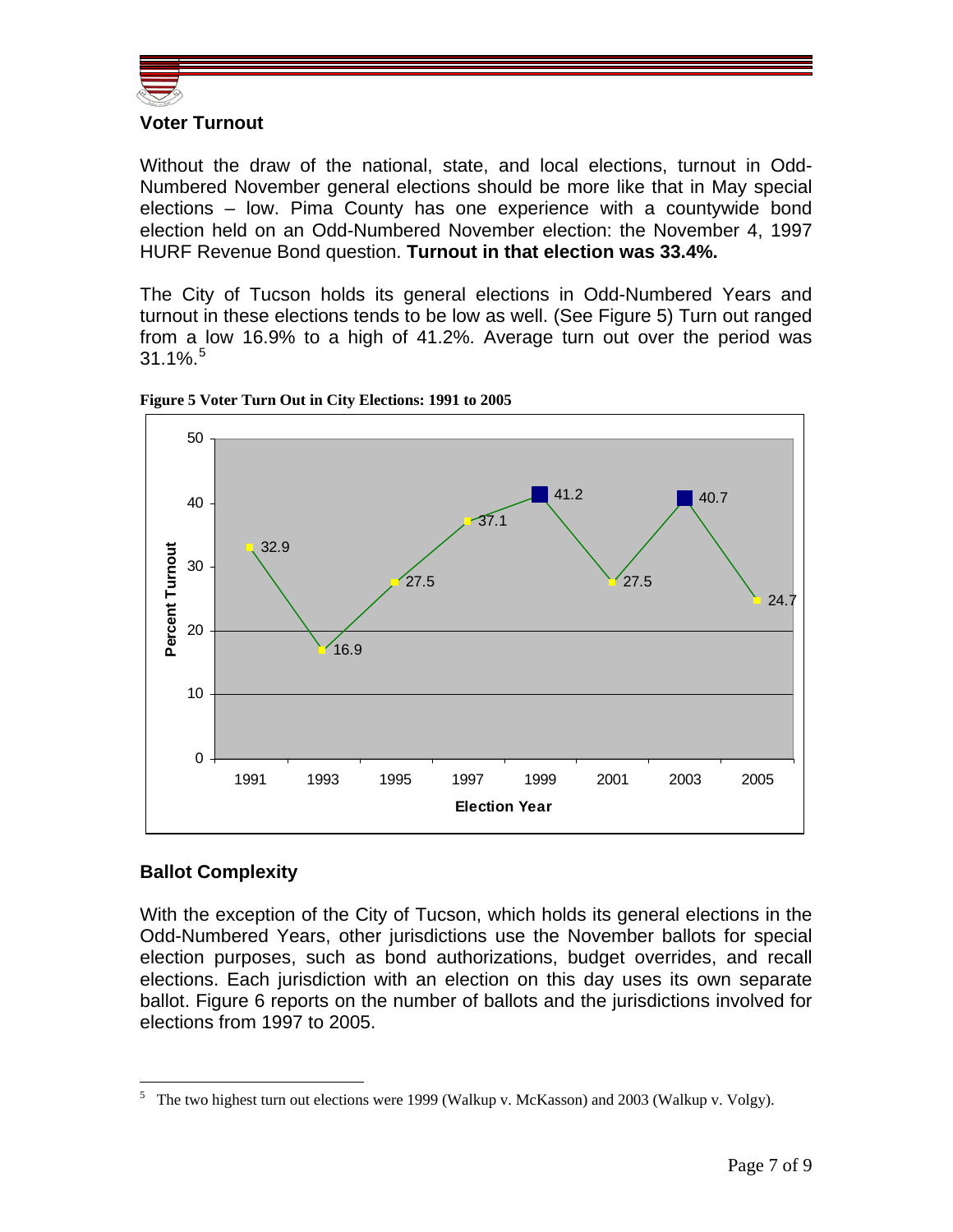

|                  | <b>Number</b>  |                                                                                                      |
|------------------|----------------|------------------------------------------------------------------------------------------------------|
|                  | οt             |                                                                                                      |
| Date of Election | <b>Ballots</b> | Jurisdiction                                                                                         |
| November 1997    | 4              | Pima County HURF Bond; Catalina Foothills USD; Catalina<br>Foothills and Casas Adobes Incorporations |
| November 1999    | 2              | Marana USD and Sahuarita USD                                                                         |
| November 2001    | 2              | Town of Sahuarita Recall; Indian Oasis-Babaquivari School<br><b>District</b>                         |
| November 2003    | 3              | Oro Valley; Marana Water Board Recall; Tanque Verde USD<br>Recall                                    |
| November 2005    | 4              | Vail USD; Sahuarita USD; Continental ESD; Oro Valley                                                 |

#### **Figure 6 Number of Ballots in Odd-Year Elections Since 1997**

The City of Tucson alternates general elections for Mayor and Wards 3, 5, and 6 with general elections for Wards 1, 2, and 4. The November 2003 Tucson ballot also had three propositions and the 2005 ballot had two propositions.

(Administrative Complexity below discusses the 1997 November general election in which there were separate ballots for City elections and the County's bond issue. Having separate ballots could also be considered a Ballot Complexity.)

#### **Election Costs**

Local jurisdictions are responsible for the costs of their elections run by the Pima County Division of Elections. A countywide bond election would incur the same full costs as a May special election, with the comparatively high cost per ballot question.

#### **Administrative Complexity**

Pima County manages all countywide and local elections, regardless of the date held, with the exception of the City of Tucson.

In the November 1997 elections, in the City precincts and in the same polling places, there were **separate election boards and ballots** for the County HURF Revenue Bond election and for the City general elections. The election was held and voters adjusted to the administrative inconvenience. The set-up, however, is far from ideal.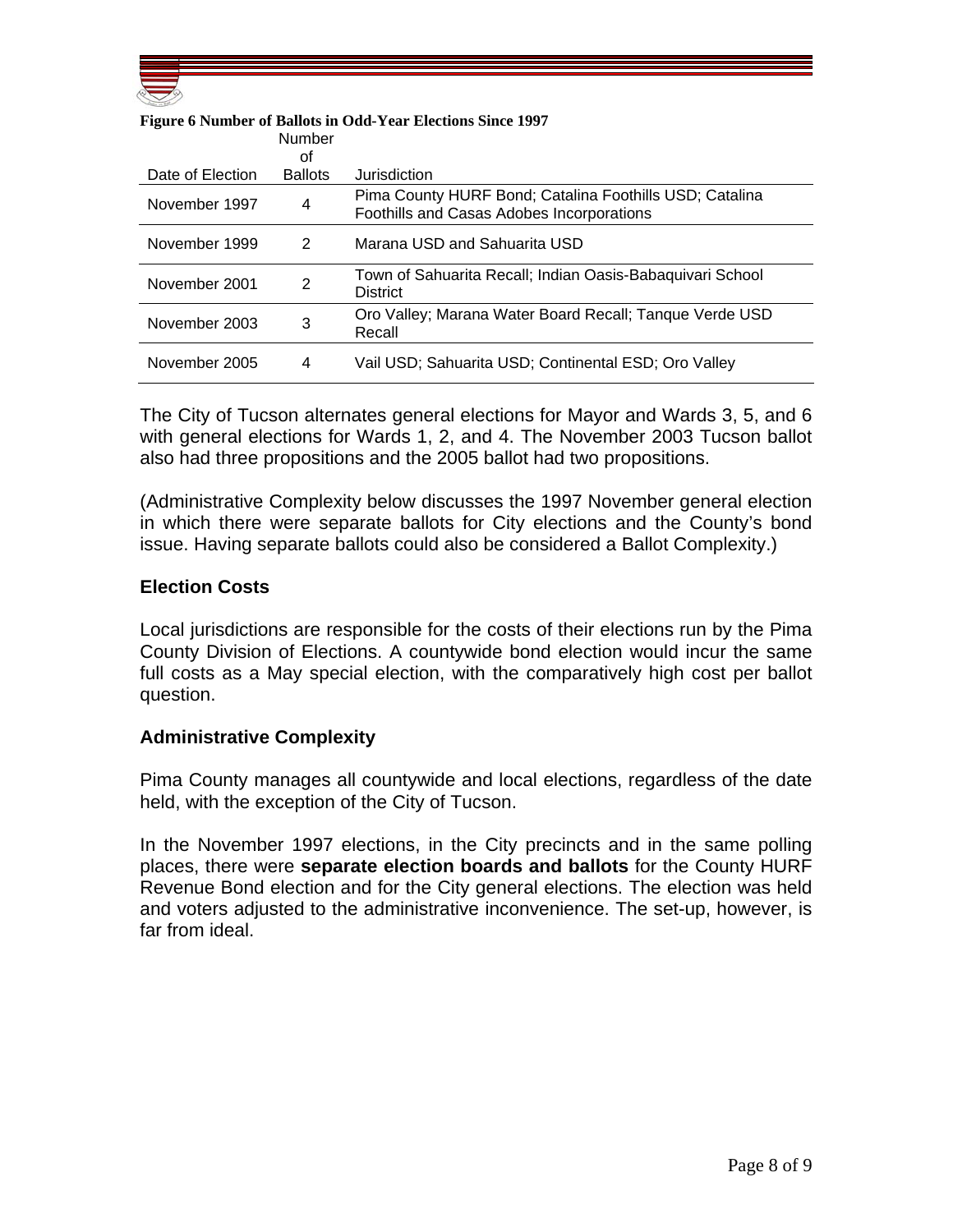

## **Conclusions**

#### **Odd-Numbered Election Years**

Countywide bond elections in the Odd-Numbered Years would continue with the County's previous experiences with low turnout, simple ballot elections. The drawbacks are the high election costs compared to bond elections in Even-Numbered Years and the administrative complexities inherent in Pima County and the City of Tucson managing separate elections at the same polling place.

If the administrative issue could be resolved, holding countywide bond elections in Odd-Numbered Years might be viable. In 1997, however, the County Attorney's Office issued a legal opinion that the County could not contract out its election responsibilities and the City of Tucson is quite competent and comfortable with running its own elections.

#### **Even-Numbered Election Years**

Holding countywide bond elections in the Even-Numbered Years November general elections initially would be sailing into uncharted waters. High voter turnout and ballot complexity, however, are challenges, not disqualifiers.

The complex and lengthy ballots in these elections would be the major strategic issue to be addressed.

While the evidence suggests that most voters make their way to the end of a ballot, the County probably wants to **heavily prioritize their bond issues and tightly restrict the number of bond questions on any given ballot**.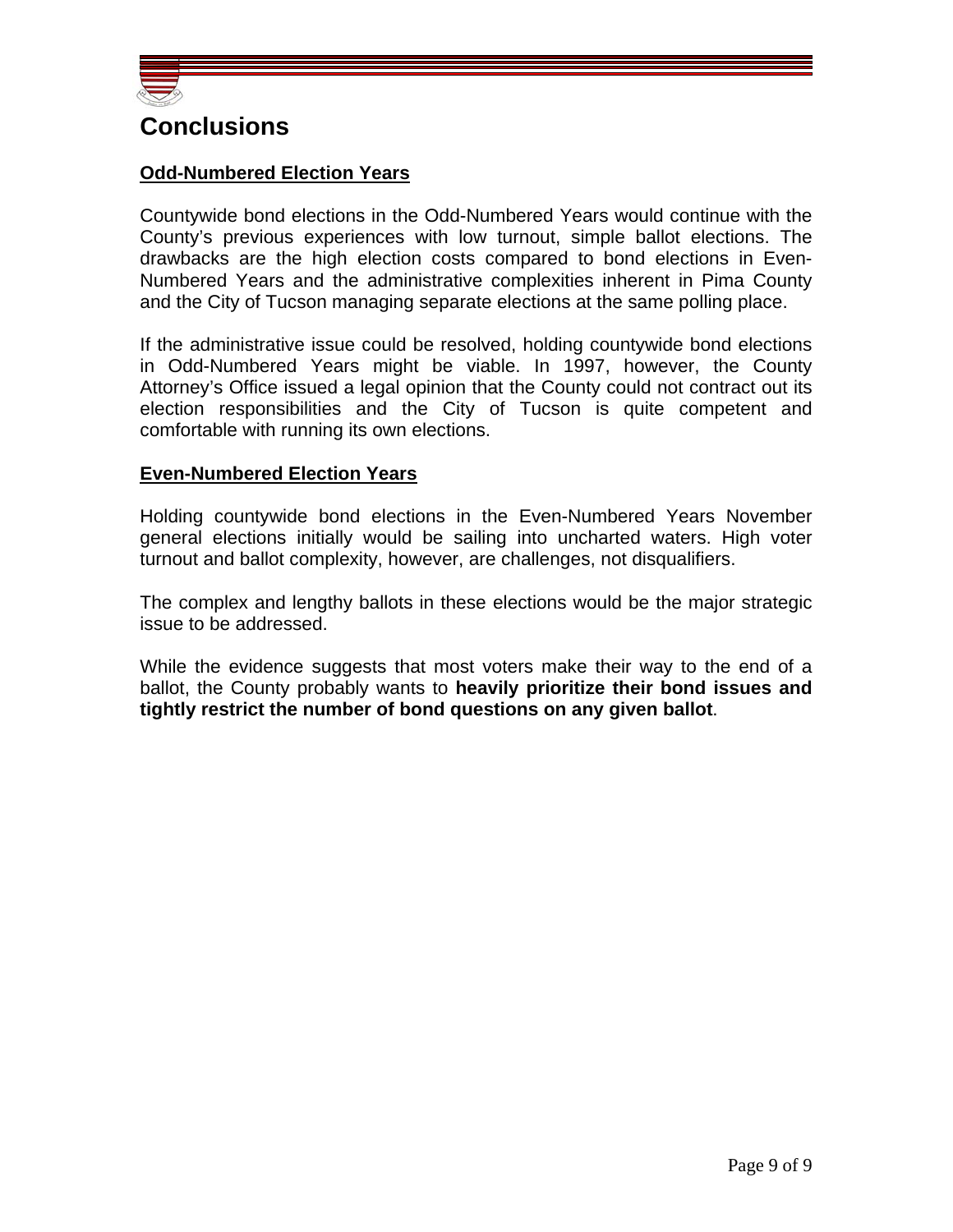

# **Attachment 1**

| <b>BOND AUTHORIZATIONS: 1974 - 2006</b> |                                            |                               |             |  |
|-----------------------------------------|--------------------------------------------|-------------------------------|-------------|--|
| Date                                    | Question                                   | <b>Type</b>                   | Amount      |  |
|                                         | <b>Health Care/Treatment Facilities</b>    | <b>General Obligation</b>     | 17,225,000  |  |
|                                         | <b>Sanitary Sewer/Disposal Facilities</b>  | <b>General Obligation</b>     | 19,095,000  |  |
|                                         | <b>Public Safety Facilities</b>            | <b>General Obligation</b>     | 2,000,000   |  |
| February 5, 1974                        | <b>Government Support Facilities</b>       | <b>General Obligation</b>     | 3,275,000   |  |
|                                         | Street/Bridge Improvements                 | <b>General Obligation</b>     | 7,205,000   |  |
|                                         | Parks/Recreation/Open Space                | <b>General Obligation</b>     | 9,910,000   |  |
|                                         | Green Belt/Open Space                      | <b>General Obligation</b>     | 4,500,000   |  |
|                                         |                                            | <b>TOTAL APPROVED</b>         | 63,210,000  |  |
|                                         | <b>Corrections Facilities</b>              | <b>General Obligation</b>     | 25,110,000  |  |
|                                         | <b>Transportation Corridors</b>            | <b>General Obligation</b>     | 18,100,000  |  |
| June 5, 1979                            | <b>Highway Safety</b>                      | <b>General Obligation</b>     | 5,000,000   |  |
|                                         |                                            | <b>SUBTOTAL</b>               | 48,210,000  |  |
|                                         | <b>Flood Control</b>                       | <b>Flood Control District</b> | 20,600,000  |  |
|                                         | Sewer Revenue                              | Sewer Revenue                 | 21,500,000  |  |
|                                         |                                            | <b>TOTAL APPROVED</b>         | 90,310,000  |  |
|                                         | <b>Highway Safety</b>                      | <b>General Obligation</b>     | 12,500,000  |  |
| February 5, 1980                        | Major Highway Improvement                  | <b>General Obligation</b>     | 47,500,000  |  |
|                                         |                                            | <b>SUBTOTAL</b>               | 60,000,000  |  |
|                                         | Sewer Revenue                              | Sewer Revenue                 | 12,900,000  |  |
|                                         |                                            | <b>TOTAL APPROVED</b>         | 72,900,000  |  |
| November 2, 1982                        | <b>Sanitary Landfills</b>                  | <b>General Obligation</b>     | 9,100,000   |  |
|                                         | <b>Effluent Reuse/Sewer Improvement</b>    | Sewer Revenue                 | 10,000,000  |  |
|                                         |                                            | <b>TOTAL APPROVED</b>         | 19,100,000  |  |
| February 21, 1984                       | Flood Repair/Reconstruction/Improvements   | <b>General Obligation</b>     | 63,800,000  |  |
|                                         |                                            | <b>TOTAL APPROVED</b>         | 63,800,000  |  |
| May 21, 1985                            | <b>Highway Safety</b>                      | <b>General Obligation</b>     | 5,000,000   |  |
|                                         | Sewer Repair/Replacement                   | Sewer Revenue                 | 10,000,000  |  |
|                                         |                                            | <b>TOTAL APPROVED</b>         | 15,000,000  |  |
|                                         | Traffic Safety/Transportation Improvements | <b>General Obligation</b>     | 64,300,000  |  |
|                                         | Park Development/Recreation                | <b>General Obligation</b>     | 28,000,000  |  |
|                                         | Law Enforcement/Public Safety/Courts       | <b>General Obligation</b>     | 23,850,000  |  |
| May 6, 1986                             | <b>Land Acquisition/Flood Control</b>      | <b>General Obligation</b>     | 24,900,000  |  |
|                                         | Libraries/Pubic Facilities                 | <b>General Obligation</b>     | 13,650,000  |  |
|                                         | Solid Waste Disposal                       | <b>General Obligation</b>     | 10,700,000  |  |
|                                         |                                            | <b>SUBTOTAL</b>               | 165,400,000 |  |
|                                         | Sewer Repair/Replacement                   | Sewer Revenue                 | 54,000,000  |  |
|                                         |                                            | <b>TOTAL APPROVED</b>         | 219,400,000 |  |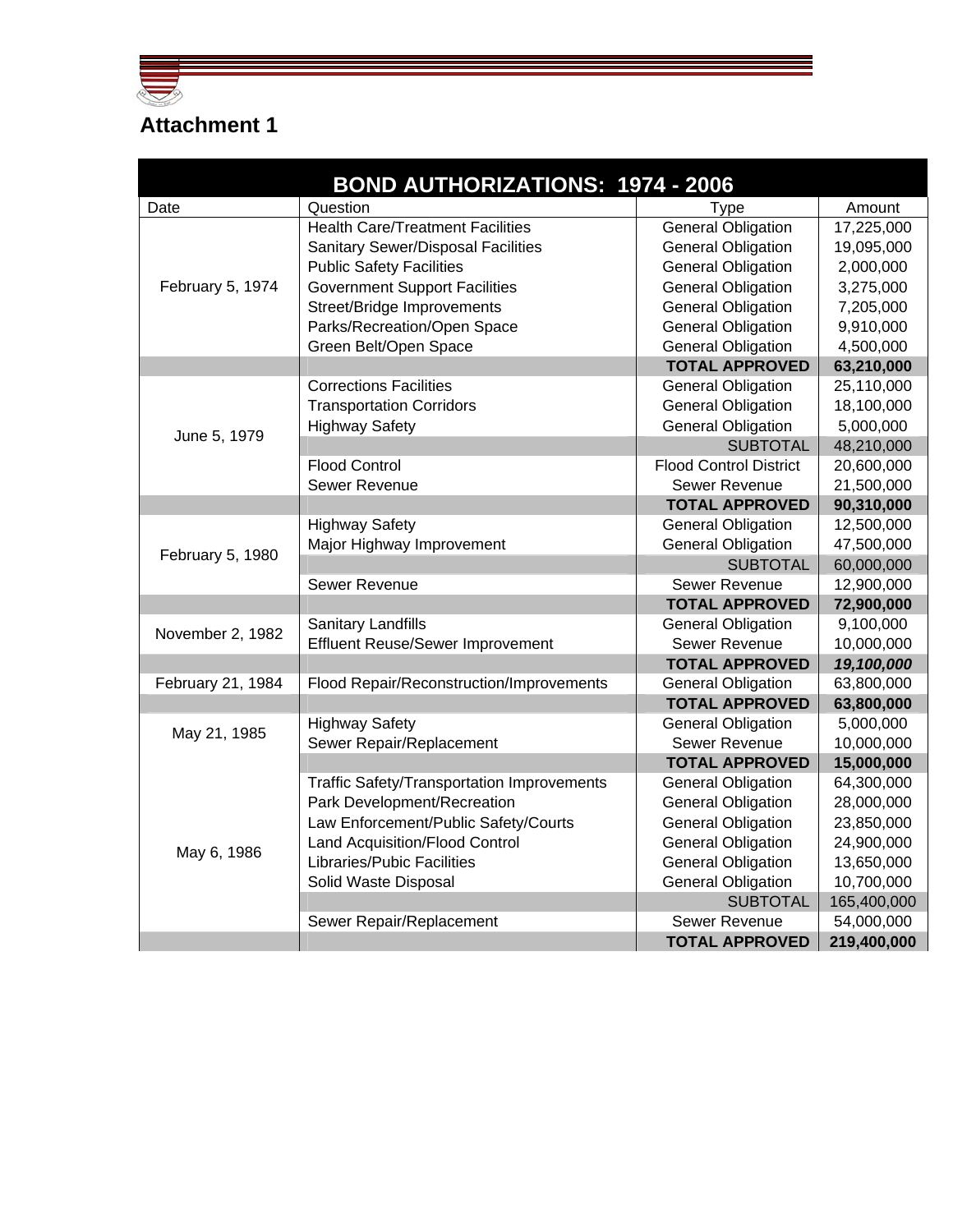

|                  | <b>BOND AUTHORIZATIONS: 1974 - 2006</b>                                                                                                                                                                                                                                            |                           |             |
|------------------|------------------------------------------------------------------------------------------------------------------------------------------------------------------------------------------------------------------------------------------------------------------------------------|---------------------------|-------------|
| Date             | Question                                                                                                                                                                                                                                                                           | <b>Type</b>               | Amount      |
|                  | Juvenile Detention and Court<br><b>Facilities</b>                                                                                                                                                                                                                                  | <b>General Obligation</b> | 42,000,000  |
|                  | Public Safety, Law Enforcement and<br><b>Superior Court</b>                                                                                                                                                                                                                        | <b>General Obligation</b> | 50,000,000  |
|                  | Parks/Recreation/Open Space                                                                                                                                                                                                                                                        | <b>General Obligation</b> | 52,650,000  |
| May 20, 1997     | Sonoran Desert Open Space and<br><b>Historic Preservation</b>                                                                                                                                                                                                                      | <b>General Obligation</b> | 36,330,000  |
|                  | Public Health, Safety, Recreational<br>and Cultural Facilities                                                                                                                                                                                                                     | <b>General Obligation</b> | 42,000,000  |
|                  | <b>Flood Control Improvements</b>                                                                                                                                                                                                                                                  | <b>General Obligation</b> | 21,500,000  |
|                  | Solid Waste Improvements                                                                                                                                                                                                                                                           | <b>General Obligation</b> | 12,500,000  |
|                  |                                                                                                                                                                                                                                                                                    | <b>SUBTOTAL</b>           | 256,980,000 |
|                  | Sewer System Revenue Bonds                                                                                                                                                                                                                                                         | Sewer Revenue             | 105,000,000 |
|                  |                                                                                                                                                                                                                                                                                    | <b>TOTAL APPROVED</b>     | 361,980,000 |
| November 4, 1997 | <b>Transportation Bond Improvement</b><br>Plan                                                                                                                                                                                                                                     | <b>HURF Revenue Bonds</b> | 350,000,000 |
|                  |                                                                                                                                                                                                                                                                                    | <b>TOTAL APPROVED</b>     | 350,000,000 |
|                  | Sonoran Desert Open Space and<br>Habitat Protection; Preventing Urban<br>Encroachment of DMAFB                                                                                                                                                                                     | <b>General Obligation</b> | 174,300,000 |
|                  | <b>Public Health and Community</b><br><b>Facilities</b>                                                                                                                                                                                                                            | <b>General Obligation</b> | 81,800,000  |
| May 18, 2004     | <b>Public Safety and Justice Facilities</b>                                                                                                                                                                                                                                        | <b>General Obligation</b> | 183,500,000 |
|                  | <b>Parks and Recreational Facilities</b>                                                                                                                                                                                                                                           | <b>General Obligation</b> | 96,450,000  |
|                  | <b>River Parks and Flood Control</b><br>Improvements                                                                                                                                                                                                                               | <b>General Obligation</b> | 46,200,000  |
|                  |                                                                                                                                                                                                                                                                                    | <b>SUBTOTAL</b>           | 582,250,000 |
|                  | Sewer System Revenue Bonds                                                                                                                                                                                                                                                         | <b>Sewer Revenue</b>      | 150,000,000 |
|                  |                                                                                                                                                                                                                                                                                    | <b>TOTAL APPROVED</b>     | 732,250,000 |
| May 16, 2006     | <b>Psychiatric Urgent Care Facilities</b><br><b>Psychiatrist Inpatient Hospital</b>                                                                                                                                                                                                | <b>General Obligation</b> | 18,000,000  |
|                  | Facility                                                                                                                                                                                                                                                                           | <b>General Obligation</b> | 36,000,000  |
|                  |                                                                                                                                                                                                                                                                                    | <b>TOTAL APPROVED</b>     | 54,000,000  |
|                  |                                                                                                                                                                                                                                                                                    |                           |             |
|                  | TOTAL ALL BONDS APPROVED<br>2,041,950,000<br>TOTAL GENERAL OBLIGATION BONDS APPROVED<br>1,307,950,000<br>TOTAL SEWER REVENUE BONDS APPROVED<br>363,400,000<br><b>TOTAL HURF REVENUE BONDS APPROVED</b><br>350,000,000<br>TOTAL FLOOD CONTROL DISTRICT BONDS APPROVED<br>20,600,000 |                           |             |
|                  |                                                                                                                                                                                                                                                                                    |                           |             |
|                  |                                                                                                                                                                                                                                                                                    |                           |             |
|                  |                                                                                                                                                                                                                                                                                    |                           |             |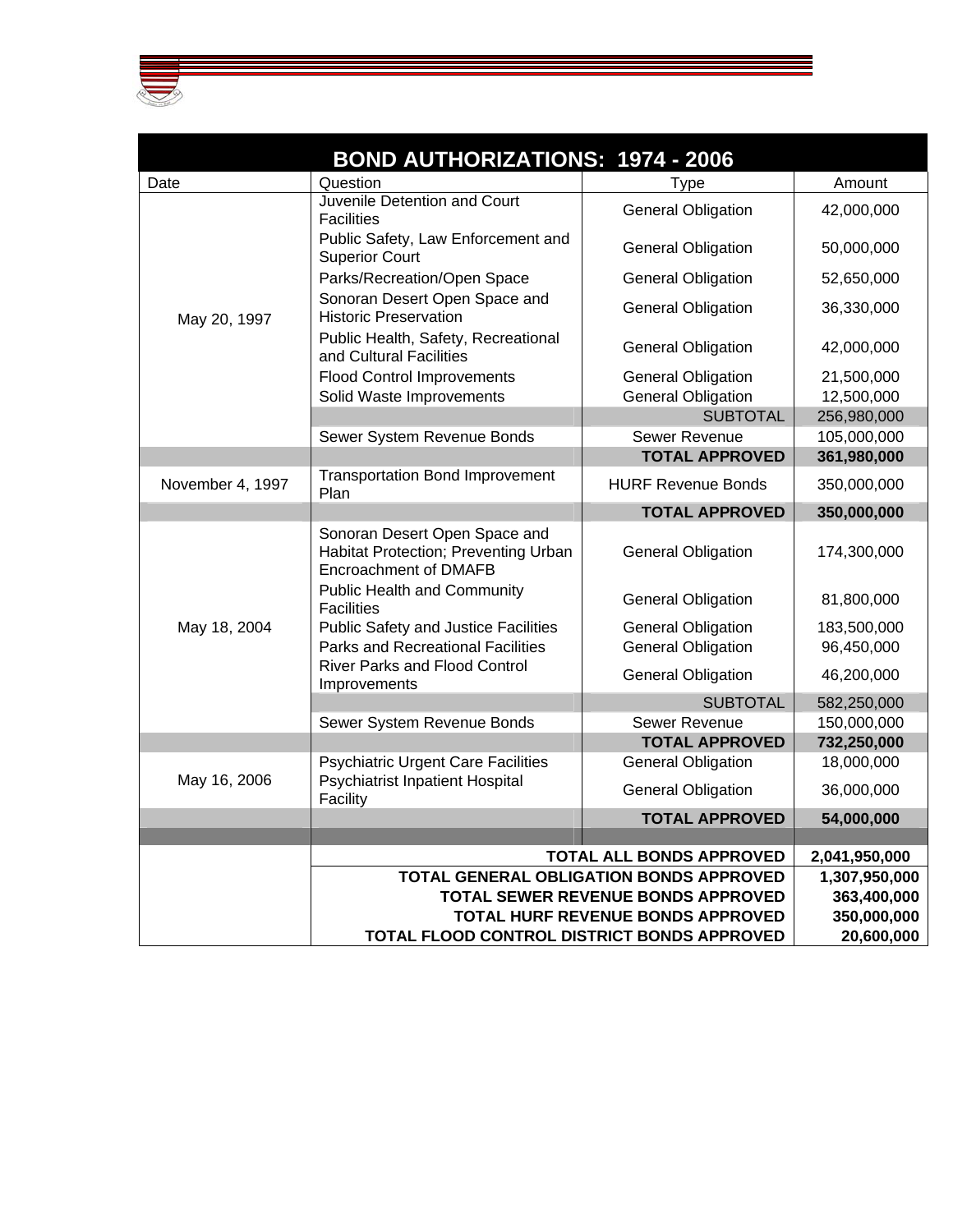



## **Attachment 2 Turnout in Previous County Bond Elections**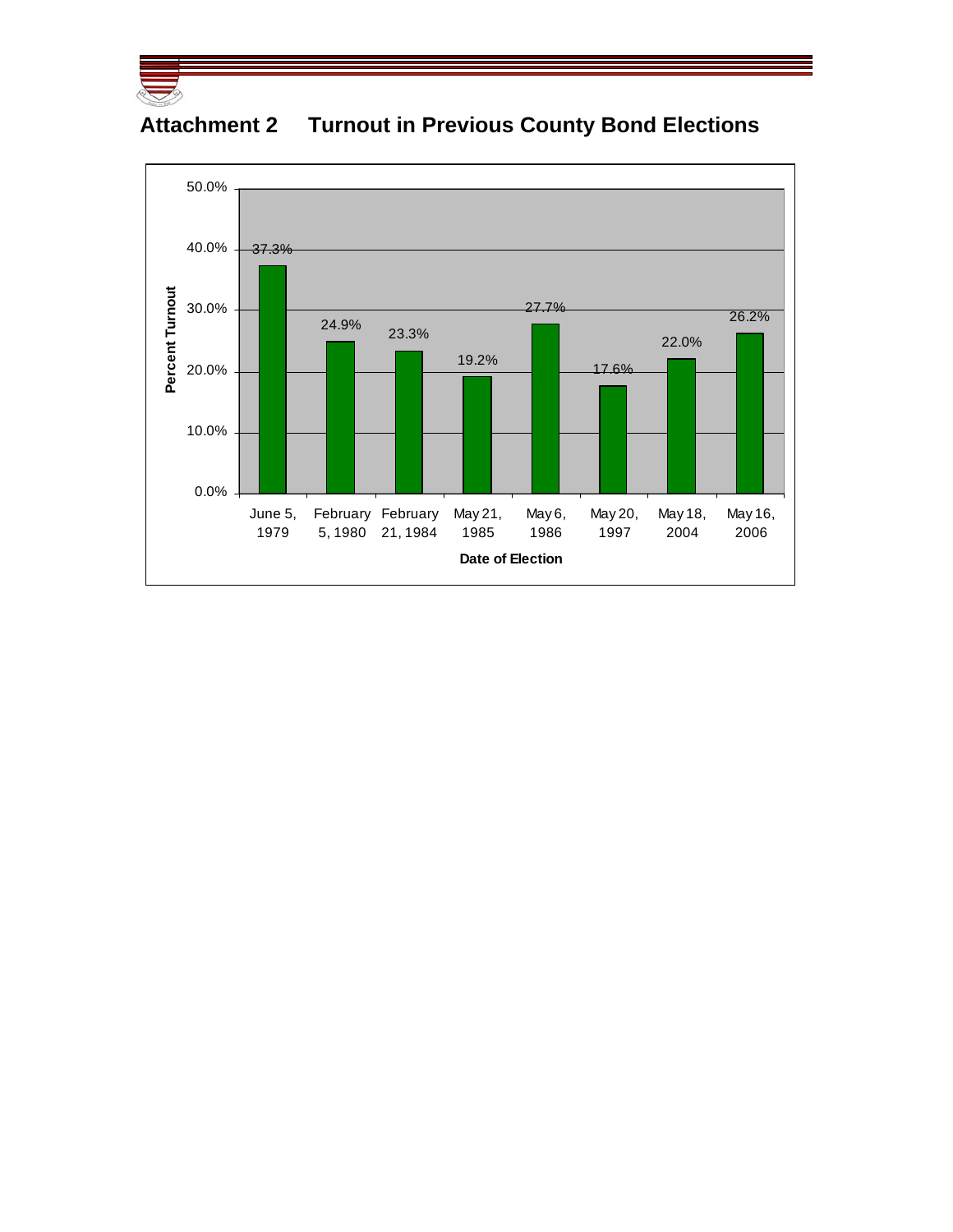

## **Attachment 3 Turnout in Even-Numbered November General Elections**

Presidential Election Years Off-Year Elections



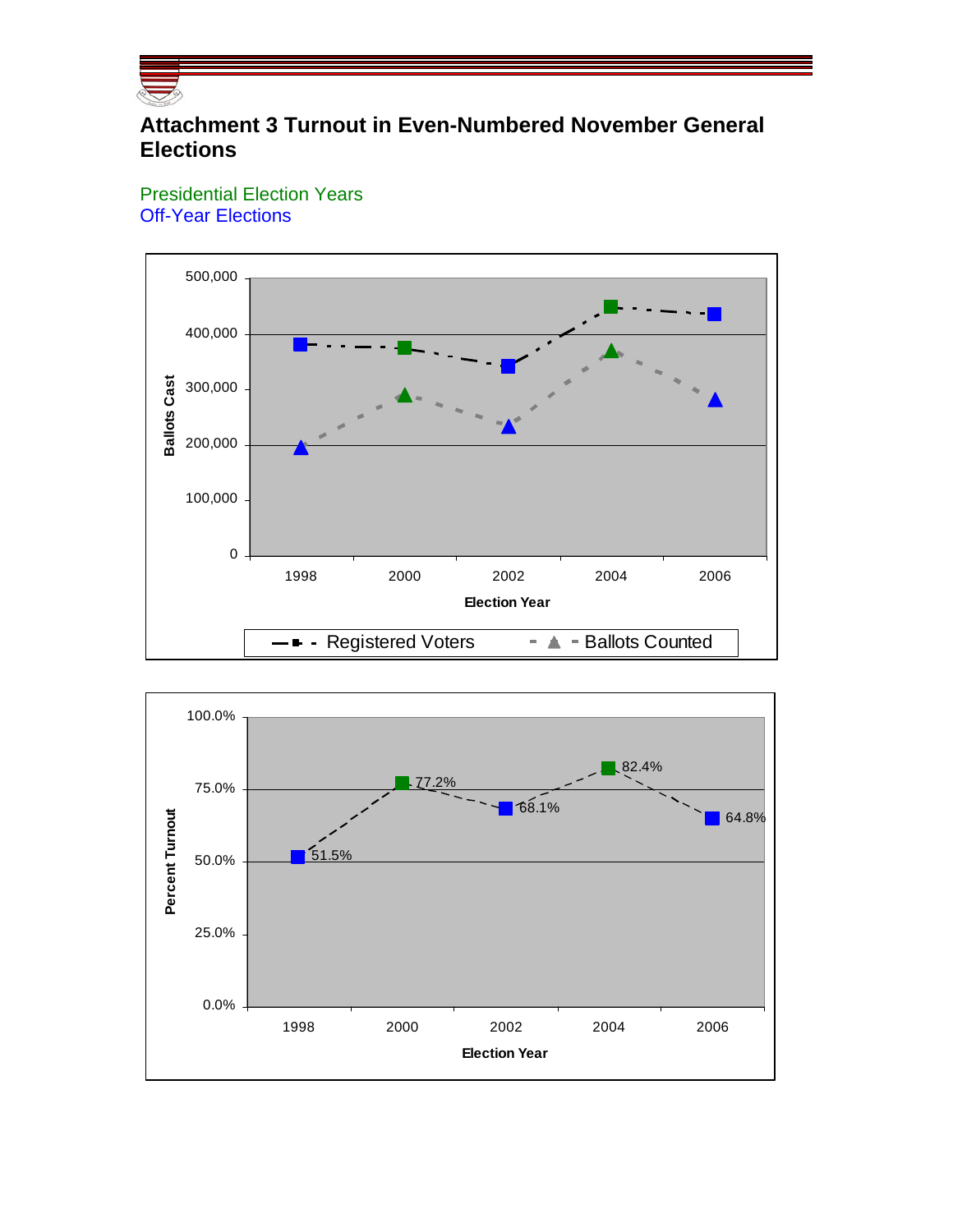

## **Attachment 4 Ballot for November 2008**

| <b>Ballot Issues</b>                                  | <b>Who Votes</b>                 |
|-------------------------------------------------------|----------------------------------|
| <b>National Offices</b>                               |                                  |
| President                                             | Countywide                       |
| U.S. House of Representatives                         | District 7 and 8                 |
|                                                       |                                  |
| <b>State Offices</b><br><b>State Senate and State</b> | District 25, 26, 27, 28, 29, and |
| Representative                                        | 30                               |
| <b>Corporation Commission</b>                         | Countywide                       |
| <b>County Offices</b>                                 |                                  |
| <b>Board of Supervisors</b>                           | Districts 1, 2, 3, 4, and 5      |
| <b>County Attorney</b>                                | Countywide                       |
| Sheriff                                               | Countywide                       |
| Recorder                                              | Countywide                       |
| Treasurer                                             | Countywide                       |
| Assessor                                              | Countywide                       |
| <b>Superintendent of Schools</b>                      | Countywide                       |
| Justice of the Peace                                  | Local                            |
| Constables                                            | Local                            |
| Pima College Board                                    | Local                            |
| School Boards                                         | Local                            |
| <b>Fire District Board</b>                            | Local                            |
| <b>Health District Boards</b>                         | Local                            |
| <b>Water District Board</b>                           | Local                            |
| <b>Judicial Retention</b>                             |                                  |
| <b>State Supreme Court</b>                            | Countywide                       |
| <b>State Court of Appeals</b>                         | Countywide                       |
| <b>Superior Court</b>                                 | Countywide                       |
| <b>Propositions</b>                                   |                                  |
| <b>Statewide Propositions</b>                         | Countywide                       |
| <b>Countywide Propositions</b>                        | Countywide                       |
| <b>Local Propositions</b>                             | Local                            |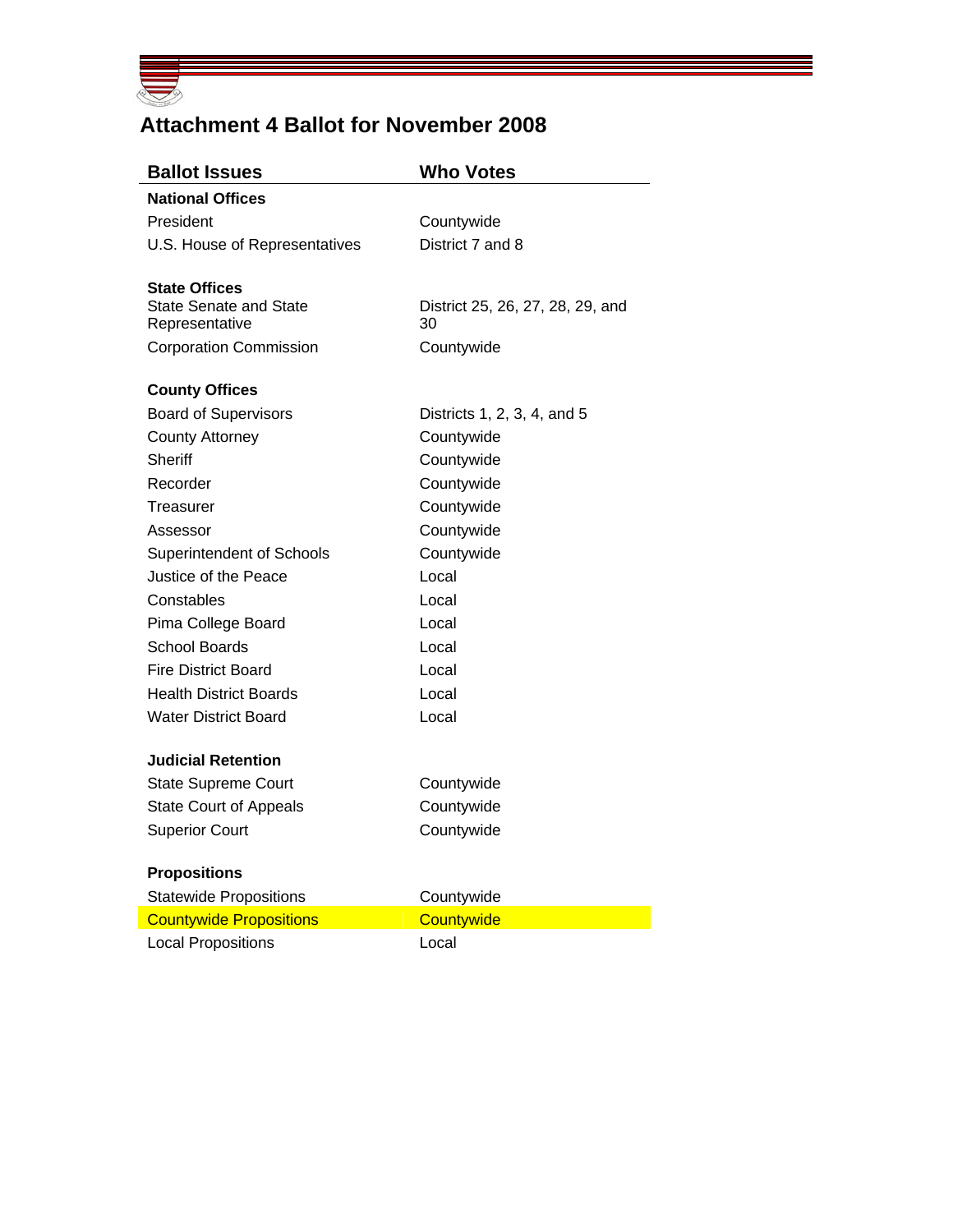

## **Attachment 5 Votes Cast for Top of Ballot, Statewide Propositions, and Countywide Proposition 400 – 2000, 2002, and 2006**